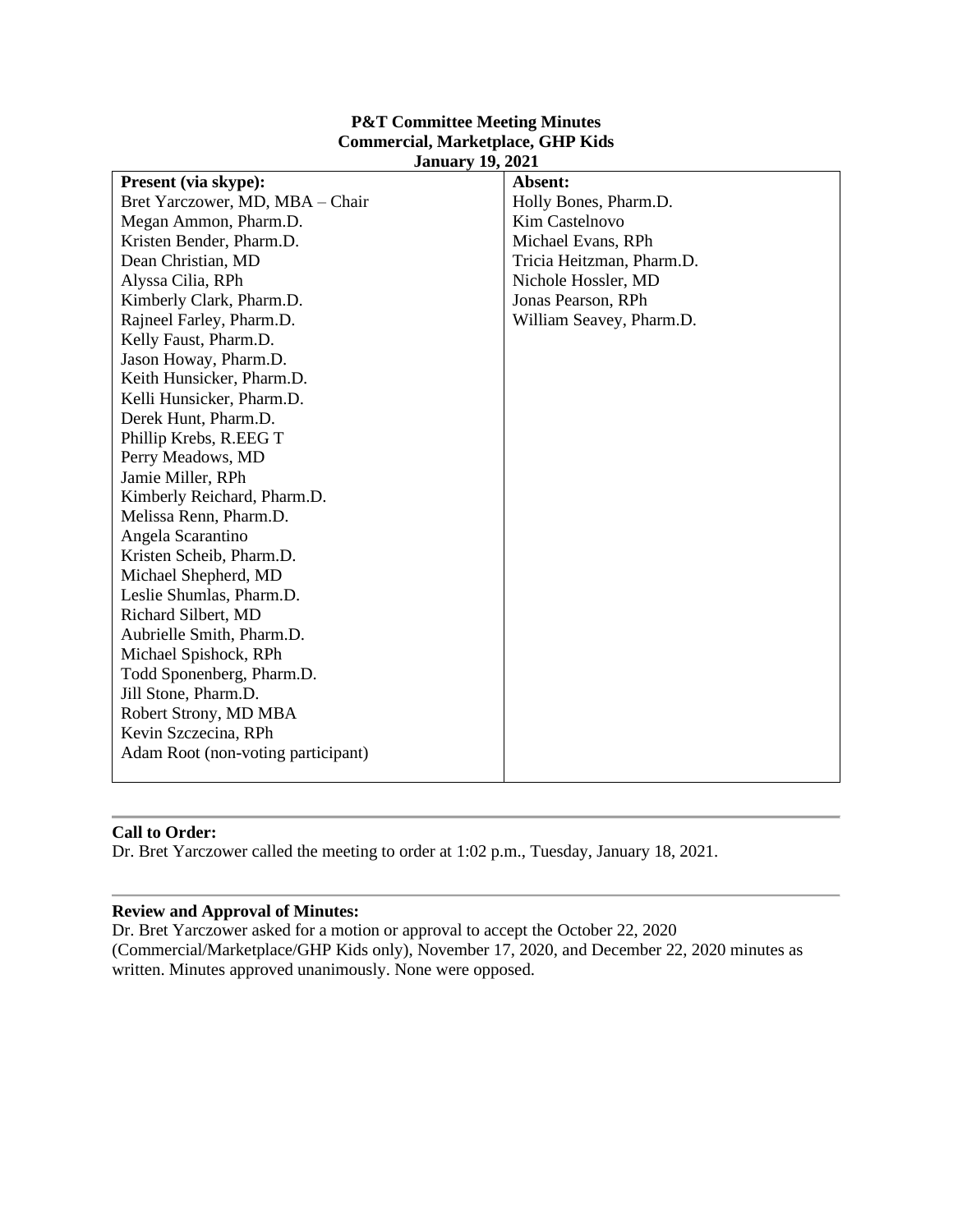# **DRUG REVIEWS ONGENTYS (opicapone)**

**Review**: Ongentys is a catechol-O-methyltransferase (COMT) inhibitor indicated as adjunctive treatment to levodopa/carbidopa in patients with Parkinson's disease (PD) experiencing "off" episodes. Ongentys is the third reversible and selective catechol-O-methyltransferase (COMT) inhibitor approved for the adjunctive treatment of Parkinson's disease (PD) in patients who experience "off" episodes as their carbidopa/levodopa wears off. Ongentys has a slow complex dissociation rate constant and long duration of action allowing it to be dosed once daily, compared to entacapone which is administered with each carbidopa/levodopa dose and tolcapone which is administered three times daily. Ongentys also lacks the hepatotoxicity risks seen with tolcapone.

The efficacy of Ongentys as adjunctive treatment for patients with Parkinson's disease experiencing "off" episodes was evaluated in two double-blind, randomized, parallel-group studies, BIPARK-1 and BIPARK-2.

BIPARK 1 included 600 patients aged 30-83 years with Parkinson's disease treated with levodopa, who had end-of-dose motor fluctuations and a mean "off" period of at least 1.5 hours. Patients were randomized to receive one of three doses of Ongentys  $[5 \text{ mg (n=122)}, 25 \text{ mg (n=119)}, \text{or } 50 \text{ mg (n=116)}]$ once daily, placebo (n=121), or the active-comparator entacapone 200 mg with each levodopa dose  $(n=122)$  for 14 to 15 weeks. The primary endpoint evaluating change from baseline to end of study treatment in absolute time in the "off" state assessed by daily patient diaries showed the largest improvement in the group treated with Ongentys 50 mg group (-116.8 minutes). Ongentys 50 mg was found to be superior to placebo and non-inferior to entacapone. Ongentys 50 mg also had a greater proportion of patients with at least a on hour reduction in "off" time, larger reductions in the "off" state time and significant increases in percentage of time in the "on" state without troublesome dyskinesia.

BIPARK-2 was a randomized, double-blind, placebo-controlled trial which evaluated the efficacy and safety of Ongentys 25 mg and 50 mg compared to placebo as adjunct treatment to levodopa therapy, followed by a 1-year open-label phase during which all patients received Ongentys. Results from this trial supported BIPARK-1 with the largest mean change in "off" time with Ongentys 50 mg (-118.8 minutes). The secondary endpoint evaluating the proportion of patients with at least 1-hour reduction in "off" time was significantly higher for both Ongentys 25 and 50 mg compared to placebo. Other diaryreported secondary efficacy findings supported those of the primary analysis. Scale based secondary endpoints showed some improvements across all treatment groups, with no significant differences among them.

There are no black box warnings for Ongentys. It has warnings and precautions consistent with other COMT inhibitors including somnolence, hypotension and syncope, dyskinesia, hallucinations and psychosis, and impulse control and compulsive disorders. The most common adverse reaction which led to discontinuation of Ongentys was dyskinesia (3%). The most common adverse events in patients treated with Ongentys were dyskinesia, constipation, increased blood creatine kinase, hypotension/syncope, and decreased weight.

During BIPARK 1, which included entacapone as an active comparator, the rates of dyskinesia reported with higher with Ongentys 50 mg. This is consistent with the more potent inhibition of COMT shown with Ongentys which results in a greater increase in levodopa bioavailability. Most dyskinesias were deemed non-troublesome by the patients. There were no differences in the incidence of serious treatmentemergent adverse events between the Ongentys and entacapone treatment groups.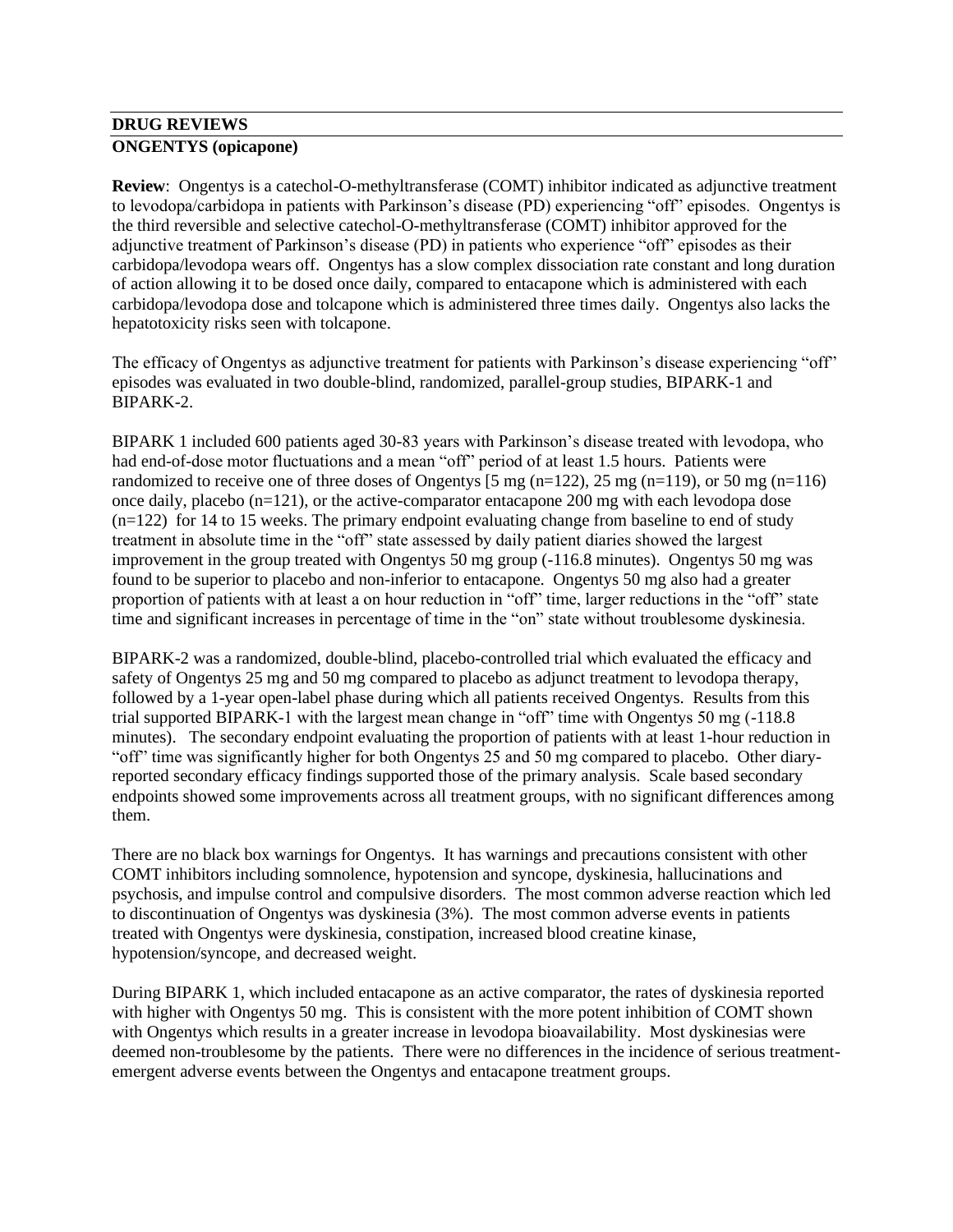A Clinical Review including Clinical Information, Efficacy Evidence, Safety Evidence, Other Considerations and a Financial Review Based on Cost Analysis were presented.

**Clinical Discussion:** No comments or questions. The committee unanimously voted to accept the recommendations as presented. None were opposed.

**Financial Discussion**: Dr. Yarczower asked if we know what the consequences are of someone interrupting or not taking Ongentys as recommended? Kim R. commented that there's no information available. No other comments or questions. The committee unanimously voted to accept the recommendations as presented. None were opposed.

**Outcome:** Ongentys is a pharmacy benefit and will be added to the brand non-preferred tier of the Commercial, Marketplace, and GHP Kids formularies. The following step therapy criteria will apply:

- Electronic step therapy of on-line prescription drug claims history showing 15 days use of entacapone, carbidopa/levodopa/entacapone, or tolcapone within the previous 180 days. If this electronic step is met, the claim with automatically adjudicate **OR**
- If the electronic step therapy criteria are not met, prescribing provider should request an exception for coverage indicating therapeutic failure on, intolerance to, or contraindication to entacapone, carbidopa/levodopa/entacapone, or tolcapone

**Other Recommendations:** Tolcapone has a risk of hepatoxicity that is not seen with entacapone and Ongentys. It is also dosed more frequently per day and has a considerably higher cost. Because of this, it is recommended that the step therapy for tolcapone be updated to include Ongentys as follows:

- Electronic step therapy of on-line prescription drug claims history showing 15 days use of Ongentys **AND** either entacapone or carbidopa/levodopa/entacapone within the previous 180 days. If this electronic step is met, the claim with automatically adjudicate **OR**
- If the electronic step therapy criteria are not met, prescribing provider should request an exception for coverage indicating therapeutic failure on, intolerance to, or contraindication to Ongentys **AND** either entacapone or carbidopa/levodopa/entacapone.

Additional evidence of the criteria used to make this decision can be found in the drug review presented to the committee.

### **KYNMOBI (apomorphine)**

**Review:** Kynmobi is a non-ergoline dopamine agonist indicated for the acute intermittent treatment of "off" episodes in patients with Parkinson's disease. This sublingual formulation of apomorphine is the third medication approved for on demand treatment of "off" episodes of Parkinson's disease, joining Apokyn, a subcutaneous formulation of apomorphine, and Inbrija, an inhaled formulation of levodopa. Kynmobi provides an easier administration method for apomorphine compared to Apokyn, but still must be initiated within a healthcare setting and patients must be pretreated with an anti-emetic prior to initiation.

FDA approval of Kynmobi is supported by the results of bioavailability studies between Kynmobi, Apokyn, and Apo-go (a subcutaneous apomorphine injection marketed outside of the United States) as well as the results of one randomized, double-blind, placebo-controlled, parallel-group study (Study 1).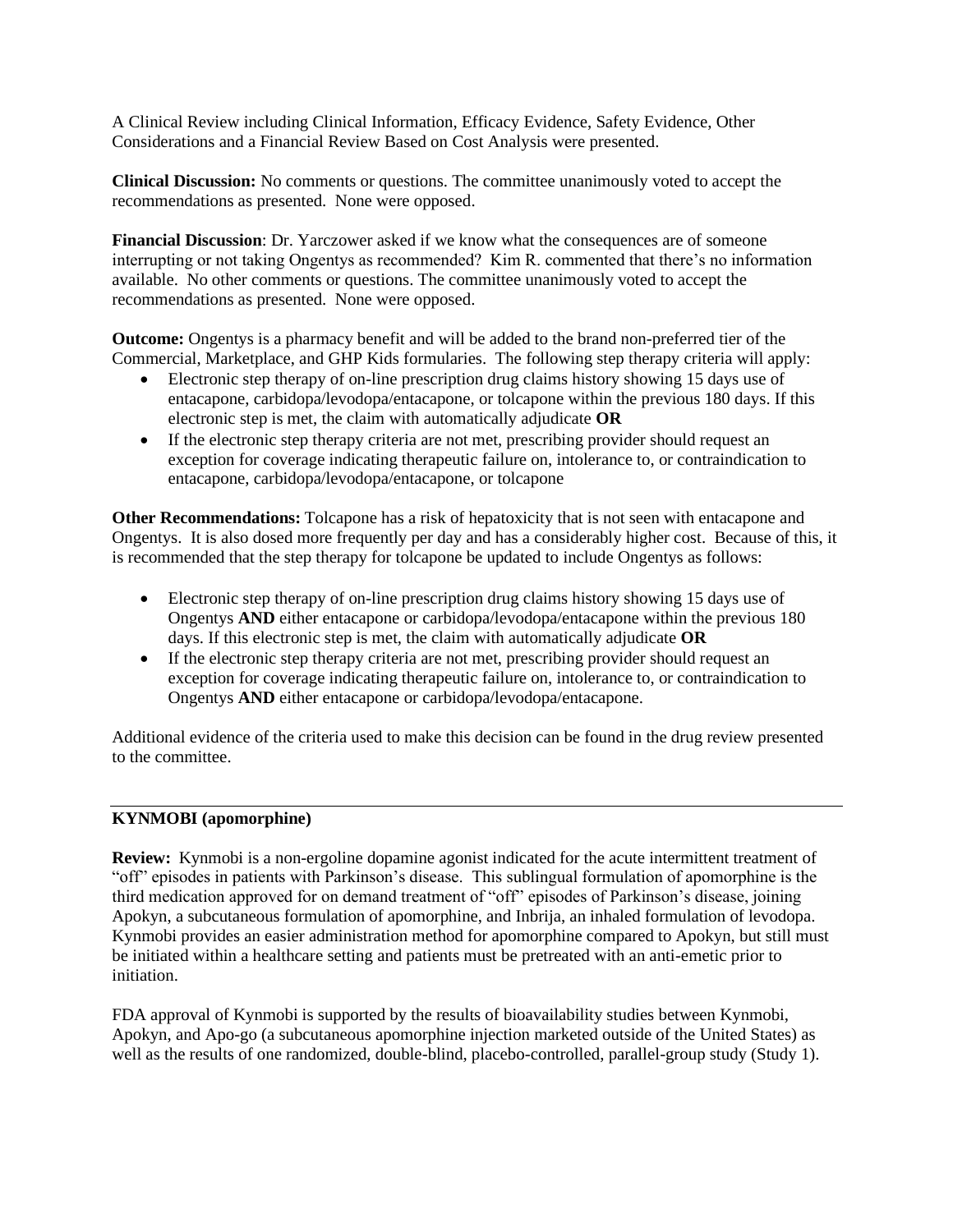Study 1 included 109 patients with a diagnosis of Parkinson's disease who were responsive to levodopa but had at least 2 hours of "off" time per day. After an open-label titration period, patients were randomized 1:1 to receive their tolerated dose of Kynmobi up to five times per day (once per "off" period) or placebo for a 12-week double blind maintenance phase. The Kynmobi treatment group showed a least-square mean improvement of -11.1 points compared to -3.5 points for the placebo group for the primary endpoint of mean change from pre-dose to 30 minutes post-dose in the MDS-UPDRS part 3 score (motor examination) at the 12-week visit of the maintenance phase. Thirty-five percent of patients in the Kynmobi group achieved a full "on" response within 30 minutes compared to 16% of patients receiving placebo (p=0.043). Other benefits were observed in exploratory endpoints evaluating Clinical Global Impression of Improvement (CGI-I) at week 12, the frequency of patients achieving a full "on" response according to home-dosing diaries, and the time to medication effect.

There are no black box warnings and the side effect profile is similar to Apokyn but Kynmobi carries an additional warning for oral mucosal irritation due to the route of administration. Unlike Apokyn, Kynmobi was not associated with clinically significant worsening of dyskinesia, orthostatic hypotension, impulse control disorders, hallucinations, or unwanted sleep episodes. The most common adverse reactions were nausea, oral/pharyngeal soft tissue swelling, oral/pharyngeal soft tissue pain and paresthesia, dizziness, and somnolence. The most common adverse reactions leading to discontinuation during the maintenance phase were oral/pharyngeal soft tissue swelling, oral mucosal erythema, and nausea/vomiting. Roughly one-third of patients discontinued treatment during Study 1, most commonly due to oral/pharyngeal soft tissue swelling, oral mucosal erythema, and nausea/vomiting.

A Clinical Review including Clinical Information, Efficacy Evidence, Safety Evidence, Other Considerations and a Financial Review Based on Cost Analysis were presented.

**Clinical Discussion:** No comments or questions. The committee unanimously voted to accept the recommendations as presented. None were opposed.

**Financial Discussion**: No comments or questions. The committee unanimously voted to accept the recommendations as presented. None were opposed.

**Outcome:** Kynmobi is a pharmacy benefit and will be added to the specialty tier, or the brand nonpreferred tier for members with a three-tier benefit of the Commercial, Marketplace, and GHP Kids formularies. No prior authorization will be required, but the following quantity limit will apply:

**QUANTITY LIMIT:** 5 films per day

**Other Recommendations:** Currently, there are no clinical trials comparing the efficacy of Apokyn and Kynmobi and treatment guidelines do not recommend one product over another. While the warnings and precautions are similar for Apokyn and Kynmobi, Kynmobi was not associated with clinically significant worsening of dyskinesia, orthostatic hypotension, impulse control disorders, hallucinations, or unwanted sleep episodes. It also has an advantage with ease of administration and cost. It is recommended that step therapy criteria be added to Apokyn as follows:

- Electronic step therapy of on-line prescription drug claims history showing 15 days use of Kynmobi within the previous 180 days. If this electronic step is met, the claim with automatically adjudicate **OR**
- If the electronic step therapy criteria are not met, prescribing provider should request an exception for coverage indicating therapeutic failure on, intolerance to, or contraindication to Kynmobi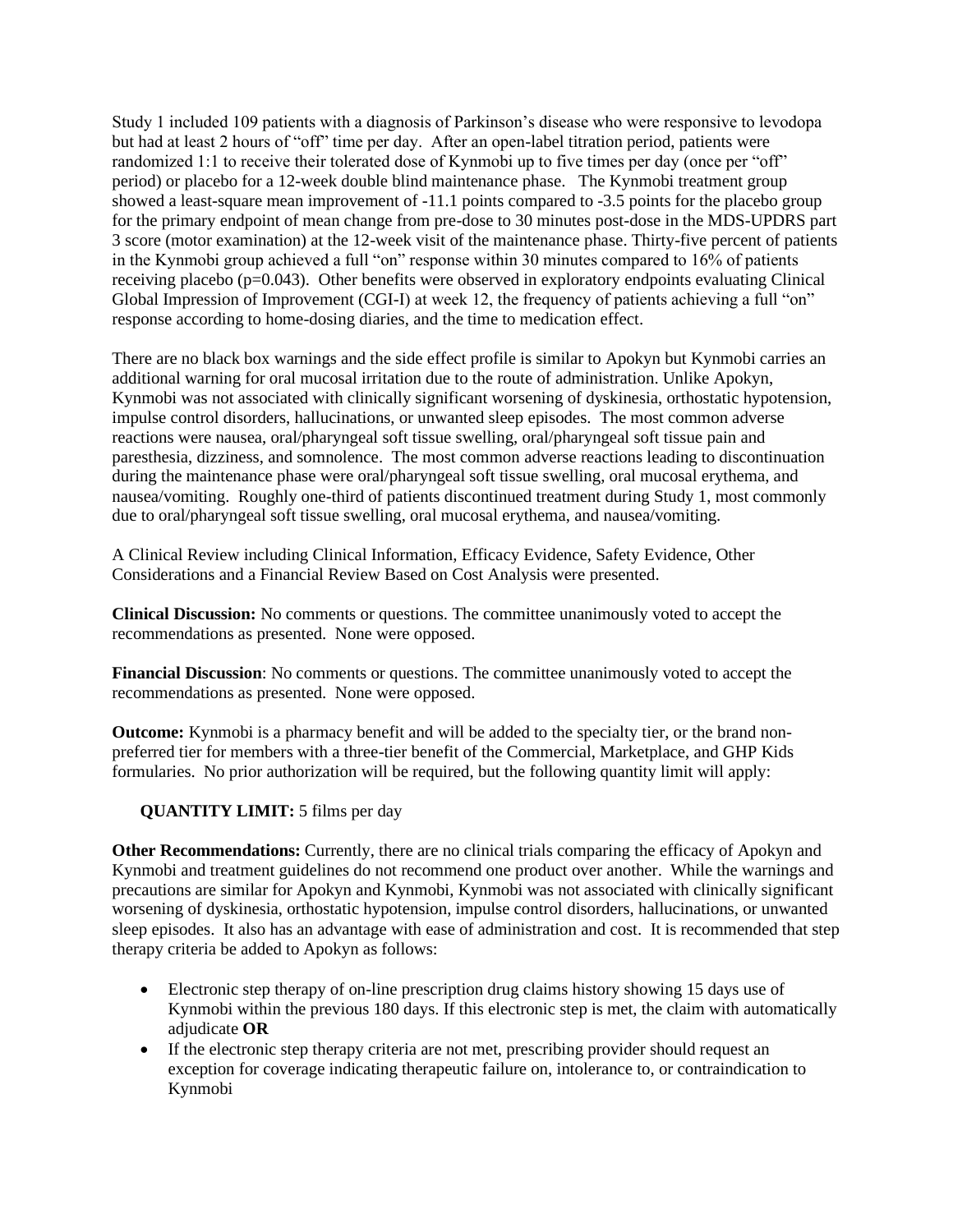Additional evidence of the criteria used to make this decision can be found in the drug review presented to the committee.

#### **BAFIERTAM (monomethyl fumarate)**

**Review:** Bafiertam, monomethyl fumarate, is the active metabolite of both dimethyl fumarate (Tecfidera) and diroximel fumarate (Vumerity). It was formulated to produce bioequivalent plasma levels to Tecfidera while bypassing the need for conversion in the gastrointestinal tract. Although the exact mechanism by which monomethyl fumarate exerts its therapeutic effect in multiple sclerosis is unknown, it has demonstrated both neuroprotective and anti-inflammatory properties which may delay disease progression.

There are no clinical trials evaluating the efficacy of Bafiertam. Instead, the FDA approval of Bafiertam is based on bioavailability studies in healthy volunteers which compared oral dimethyl fumarate delayed release capsules to Bafiertam delayed-release capsules and prior findings of efficacy in two clinical studies of dimethyl fumarate.

There are no black box warnings for Bafiertam and the warnings and precautions are based on previous clinical trials of dimethyl fumarate. Warnings and precautions include risk of anaphylaxis and angioedema, progressive multifocal leukoencephalopathy (PML), herpes zoster and opportunistic infections, lymphopenia, liver injury, and flushing. In bioavailability studies in 178 healthy subjects who received singles doses of Bafiertam, the adverse reaction profile was consistent with the known profile of dimethyl fumarate

A Clinical Review including Clinical Information, Efficacy Evidence, Safety Evidence, Other Considerations and a Financial Review Based on Cost Analysis were presented.

**Clinical Discussion:** No comments or questions. The committee unanimously voted to accept the recommendations as presented. None were opposed

**Financial Discussion**: Keith provided background information regarding availability of generic Tecfidera and the reasons why we previously did not require failure for Vumerity. The generic is now widely available allowing for the addition of the PA. No comments or questions. The committee unanimously voted to accept the recommendations as presented. None were opposed

**Outcome:** Bafiertam is a pharmacy benefit and will be added to the specialty tier or the brand preferred tier for members with a three-tier benefit on the Commercial, Marketplace, and GHP Kids formularies. The following step therapy and quantity limit will apply:

- Electronic step therapy of on-line prescription drug claims history showing 15 days use of dimethyl fumarate within the previous 180 days. If this electronic step is met, the claim with automatically adjudicate **OR**
- If the electronic step therapy criteria are not met, prescribing provider should request an exception for coverage indicating therapeutic failure on, intolerance to, or contraindication to dimethyl fumarate

### **QUANTITY LIMIT:** 4 capsules per day

**Other Recommendations:** Vumerity or diroximel fumarate, like Tecfidera, is a prodrug to the active metabolite monomethyl fumarate. Approval of Vumerity was based on bioavailability studies and a study evaluating gastrointestinal adverse reactions compared to Tecfidera, which is now available generically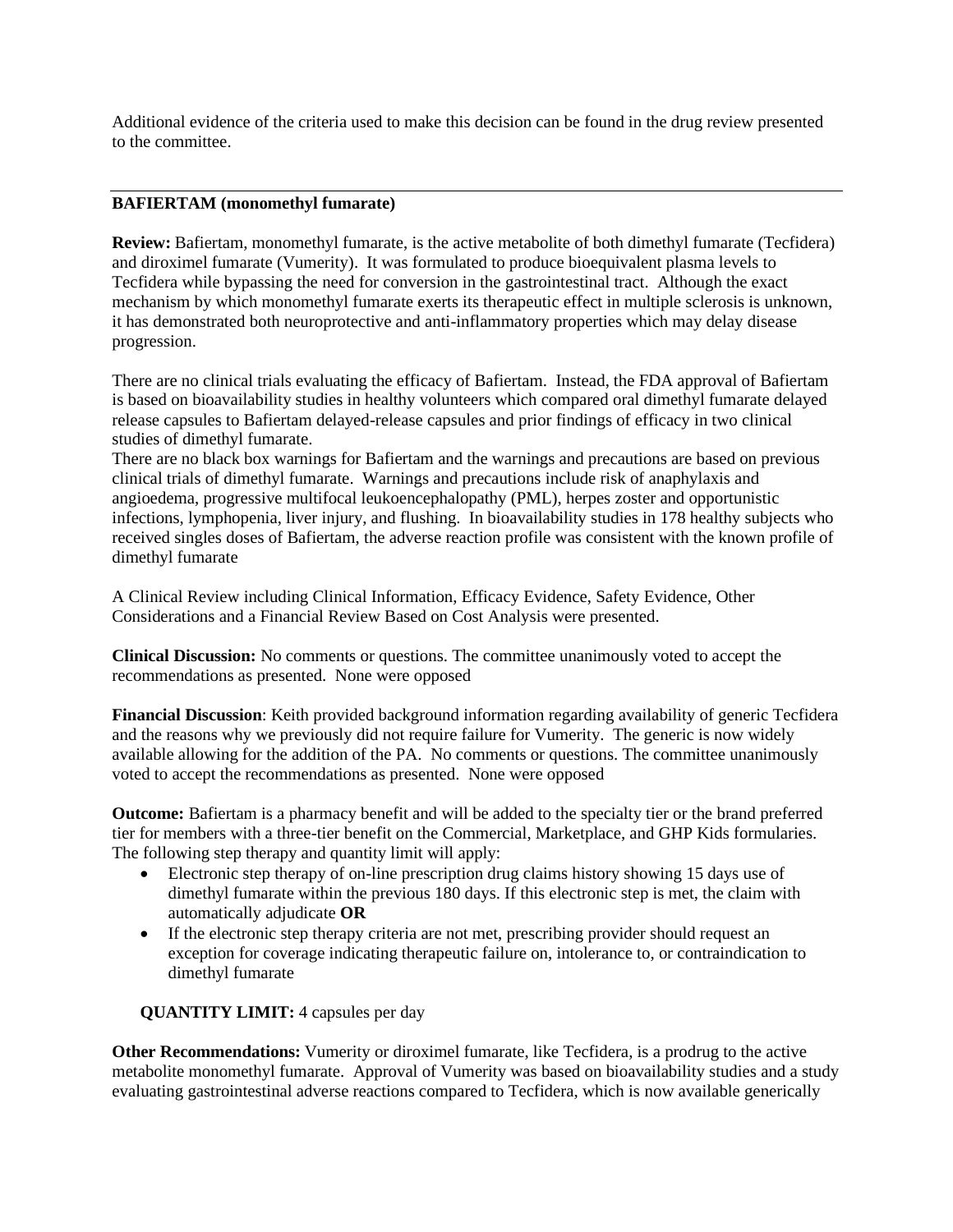(dimethyl fumarate). Because it is unclear if Vumerity offers an advantage in efficacy and will most likely be reserved for patients unable to tolerate dimethyl fumarate, it is recommended that step therapy be added to Vumerity as follows:

- Electronic step therapy of on-line prescription drug claims history showing 15 days use of dimethyl fumarate within the previous 180 days. If this electronic step is met, the claim with automatically adjudicate **OR**
- If the electronic step therapy criteria are not met, prescribing provider should request an exception for coverage indicating therapeutic failure on, intolerance to, or contraindication to dimethyl fumarate

Additional evidence of the criteria used to make this decision can be found in the drug review presented to the committee.

### **ENSPRYNG (satralizumab-mwge)**

**Review:** Enspryng is an interleukin-6 (IL-6) receptor antagonist indicated for the treatment of neuromyelitis optica spectrum disorder (NMOSD) in adult patients who are anti-aquaporin-4 (AQP4) antibody positive. is the third agent approved by the FDA for anti-AQP4 antibody patients with NMOSD and the first option approved for self-administration.

The efficacy of Enspryng was evaluated in two randomized, placebo-controlled clinical trials in adult patients with NMOSD with (Study 2) and without (Study 1) concurrent immunosuppressive therapy.

Study 1 included adult patients with AQP4-IgG seropositive or seronegative NMOSD who had experienced at least one NMOSD attack or relapse in the past 12 months. Patients were randomized 2:1 to receive Enspryng 120 mg or placebo during the double-blind treatment period at weeks 0, 2, and 4 then every 4 weeks thereafter. Concomitant use of immunosuppressants was not allowed during Study 1.

In the anti-AQP4 antibody positive patients, there was a 74% risk reduction, with 83% of patients remaining relapse free at 48 weeks and 77% of patients relapse free at 96 weeks compared to 55% and 41% of placebo treated patients (Table 2). There was no evidence of benefit in the anti-AQP4 antibody negative patients. Secondary endpoints assessments showed that VAS pain score changes from baseline did not differ significantly between treatment groups and FACIT fatigue scores showed no improvement or worsening in fatigue in either group.

Study 2 included adolescent and adult patients with AQP4-IgG seropositive or seronegative NMOSD who had experienced at least two NMOSD attacks or relapses in the past 2 years and at least 1 in the previous 12 months. Patients were randomized 1:1 to receive Enspryng 120 mg (n=41) or placebo (n=42) administered at weeks 0, 2, and 4 and every 4 weeks thereafter, added to a stable immunosuppressant regimen. Although Study 2 did enroll adolescent patients, FDA approve is based on results from the adult population and the safety and efficacy in pediatric patients has not been established.

In the anti-AQP4 antibody positive subgroup, there was a 78% risk reduction, with a protocol defined relapse in 3 out of 27 patients receiving Enspryng compared to 12 out of 28 patients receiving placebo. The secondary endpoint assessing VAS at week 24 showed no significant differences between treatment groups. Due to the hierarchical analysis, subsequent end points were presented as point estimates and confidence intervals only.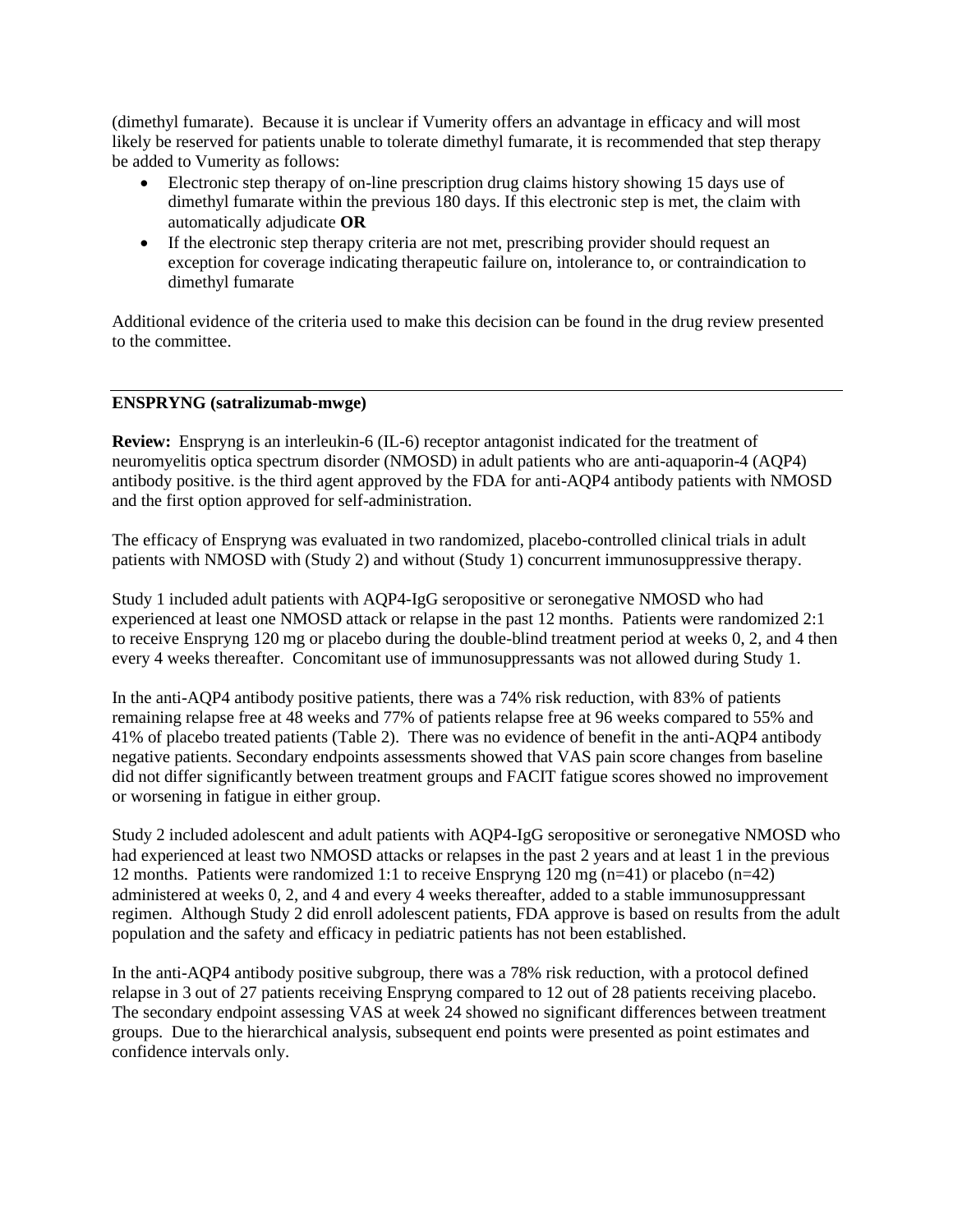There are no black box warnings for Enspryng, and other warnings and precautions include risk of infection, elevations in livers enzymes, and decreased neutrophil counts. Injection site reactions have also been reported. During clinical trials, the most common adverse reactions were nasopharyngitis, headache, upper respiratory tract infection, gastritis, rash, arthralgia, extremity pain, fatigue, and nausea.

Clinical Review including Clinical Information, Efficacy Evidence, Safety Evidence, Other Considerations and a Financial Review Based on Cost Analysis were presented.

**Clinical Discussion:** No comments or questions. The committee unanimously voted to accept the recommendations as presented. None were opposed.

**Financial Discussion**: Dr. Yarczower asked if interleukin-6 levels in CSF were compared between patients who were anti-AQP4 negative vs. positive. Does it correlate at all to who may benefit from treatment with Enspryng? Kim R. said that IL-6 levels may be higher in relapse, but no comparative information in differences between anti-AQP4 positive vs. negative patients.

Dr. Yarczower – Is there still a PA on rituximab? Keith – Yes, for certain indications, including NMOSD. Dr. Yarczower would like to look at the possibility of removing the PA for NMOSD and other indications.

We are still awaiting specialist feedback on this product.

No other comments or questions. The committee unanimously voted to accept the recommendations as presented. None were opposed.

**Outcome:** Enspryng is a pharmacy benefit and will be added to the specialty tier or brand non-preferred tier for members with a three-tier benefit for Commercial, Marketplace, and GHP Kids members. The following prior authorization criteria will apply:

- Medical record documentation that Enspryng is prescribed by or in consultation with a neurologist **AND**
- Medical record documentation of age greater than or equal to 18 years **AND**
- Medical record documentation of diagnosis of Neuromyelitis Optica Spectrum Disorder (NMOSD) **AND**
- Medical record documentation that member is anti-aquaporin-4 (AQP4) antibody positive **AND**
- Medical record documentation of failure on, intolerance to, or contraindication to rituximab or rituximab biosimilar

| $Initial -$<br>One-time, one-week authorization | <b>Remainder/Subsequent</b>      |  |  |
|-------------------------------------------------|----------------------------------|--|--|
| Quantity limit: 3 mL per 28 days                | Quantity limit: 1 mL per 28 days |  |  |
| Max quantity supply: 3                          | Max quantity supply: 1           |  |  |
| Min day supply: 28                              | Min day supply: 28               |  |  |
| Max day supply: 28                              | Max day supply: 28               |  |  |

# **QUANTITY LIMIT:**

**AUTHORIZATION DURATION:** Initial approval will be for 12 months or less if the reviewing provider feels it is medically appropriate. Subsequent approvals will be for an additional 12 months or less if the reviewing provider feels it is medically appropriate and will require medical record documentation of continued disease improvement or lack of disease progression. The medication will no longer be covered if patient experiences toxicity or worsening of disease.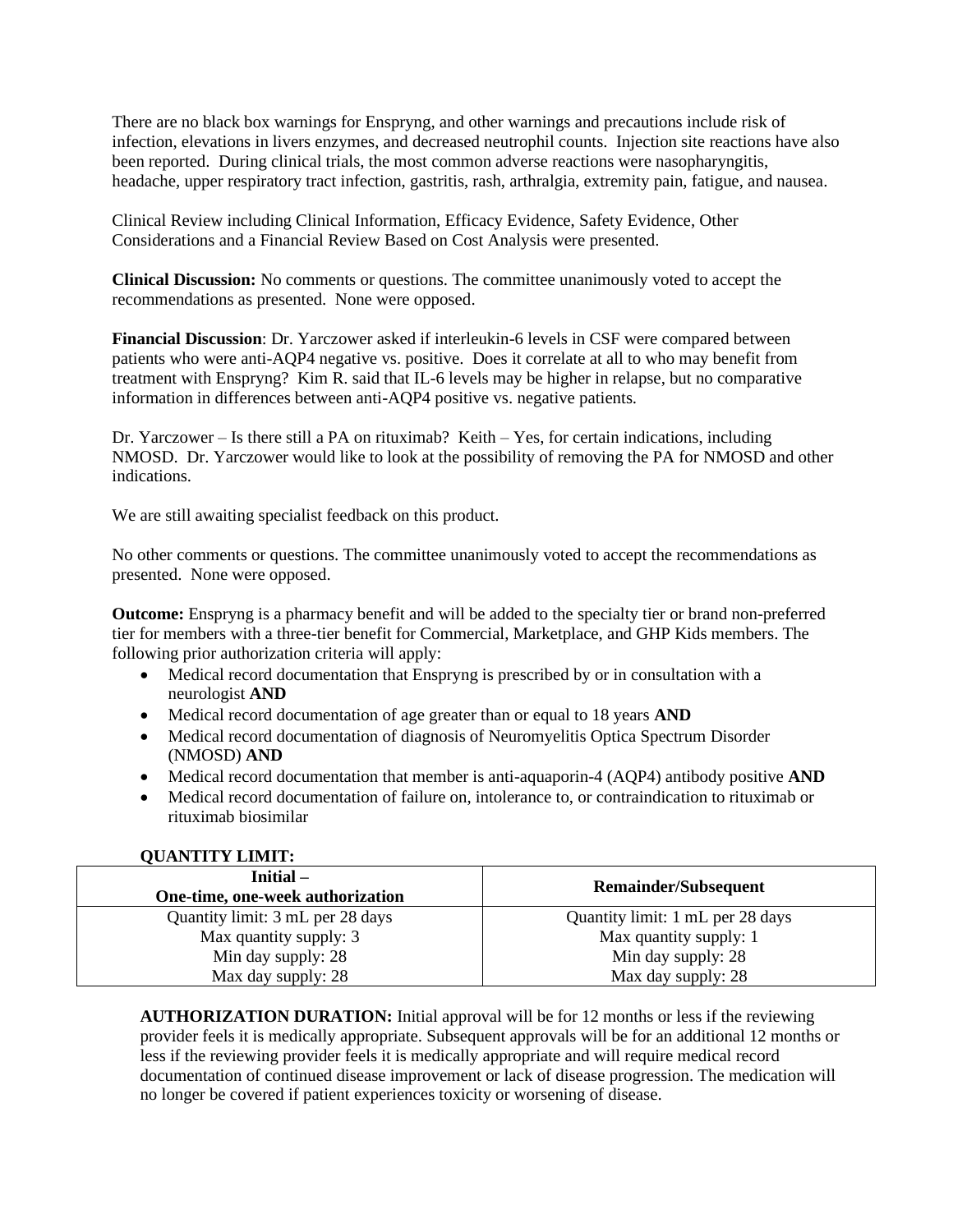**Other Recommendations:** Current guidelines do not recommend one treatment option approved for NMOSD over another and Enspryng offers an advantage over Uplizna and Soliris in the ease of administration since it is the only option approved for self-administration. For these clinical reasons and due to the cost differences between Enspryng and the other treatment options, it is recommended that the following prior authorization criteria be added to the medical benefit policy for Uplizna:

• Medical record documentation of therapeutic failure on, intolerance to, or contraindication to Enspryng

Additionally, the following changes are recommended to the medical benefit for Soliris:

### **Medical Benefit Policy 54.0 Soliris**

# **4. Neuromyelitis Optica Spectrum Disorder (NMOSD)**

- Prescribed by or in consultation with a neurologist
- Medical record documentation that member is 18 years or older **AND**
- Medical record documentation of diagnosis of Neuromyelitis Optica Spectrum Disorder (NMOSD) **AND**
- Medical record documentation that member is anti-Aquaporin-4 (AQP4) antibody positive **AND**
- Medical record documentation of failure on, intolerance to, or contraindication to **Rituxan** rituximab or rituximab biosimilar **AND**
- Medical record documentation of therapeutic failure on, intolerance to, or contraindication to Enspryng

Additional evidence of the criteria used to make this decision can be found in the drug review presented to the committee.

### **VILTEPSO (viltolarsen)**

**Review:** Viltepso is an antisense oligonucleotide designed to bind exon 53 resulting in the exclusion of this exon during mRNA processing allowing for production of a truncated dystrophin protein. It joins Exondys 51 and Vyondys 53 as the third exon-skipping agent approved for the treatment of DMD. Like Vyondys 53, it is specifically approved for mutations amenable to exon 53 skipping (about 8% of DMD patients) It appears that Viltepso generally led to greater increases in dystrophin expression compared to placebo versus Vyondys 53 compared to placebo; however, statistical significance is unable to be determined as these products have not been compared in head-to-head trials, and clinical significance is unable to be determined due to lack of head-to-head trials and the lack of an association of therapeutic benefit and dystrophin levels.

The accelerated approve of Viltepso is based on results of a phase 2, multicenter, 2-period, dose finding study in ambulatory male patients age 4-10 with Duchenne muscular dystrophy patients with a confirmed mutation of the DMD gene that is amenable to exon 53 skipping and who had been stable on a corticosteroid regimen for at least 3 months.

During the initial period (the first four weeks) of the study, patients in both cohorts were randomized 3:1 (double blind) to Viltepso or placebo. At week 5, the second period began, and all participants received Viltepso according to their cohort dose (40 mg/mL or 80 mg/mL) for a 20-week open label treatment period. The primary outcome assessed at week 25, showed patients treated with Viltepso 80 mg/kg once weekly had a mean dystrophin levels increase from 0.6% (SD 0.8) of normal at baseline to 5.9% (SD 4.5) and a mean change of 5.3% of normal values ( $p=0.01$ ) assessed by validated Western blot. As assessed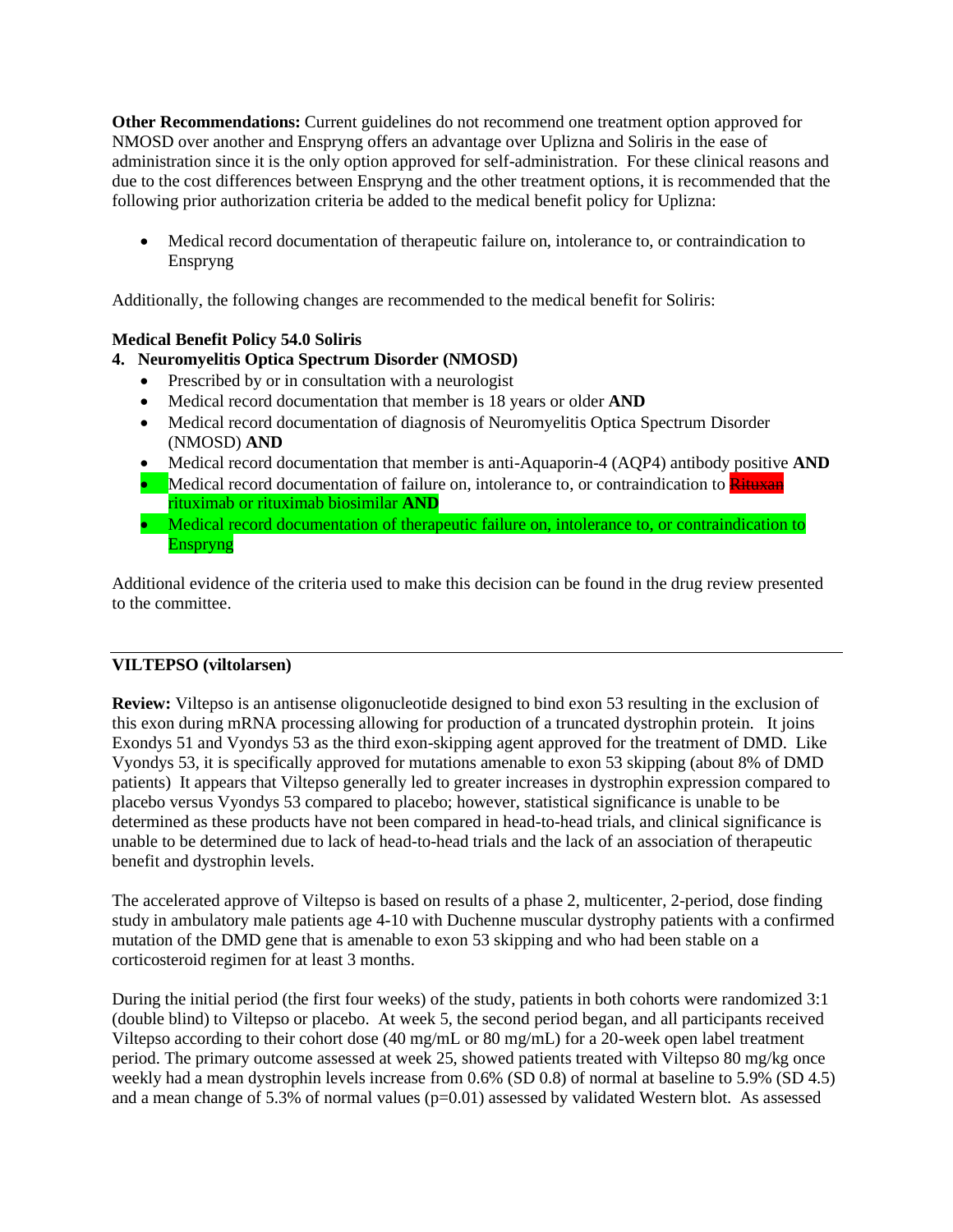by mass spectrometry, mean dystrophin levels increased from 0.6% (SD 0.2) to 4.2% (SD 3.7) of normal by Week 25 (nominal p=0.03, not adjusted for multiple comparisons).

There are no black box warnings for Viltepso. It does include warnings for kidney toxicity based on observations in animal studies. Although not observed during clinical trials with Viltepso, kidney toxicity, including potentially fatal glomerulonephritis, has been observed after administration of some antisense oligonucleotides. The most common adverse reactions (incidence  $\geq 15\%$  in Viltepso treated patients) were upper respiratory tract infection, injection site reaction, cough, and pyrexia.

Clinical Review including Clinical Information, Efficacy Evidence, Safety Evidence, Other Considerations and a Financial Review Based on Cost Analysis were presented.

**Clinical Discussion:** Dr. Yarczower commented that Exondys does nothing for cardiac manifestations of DMD. Does this medication improve cardiomyopathy? Kim R. clarified that glucocorticoids can delay the onset, but this medication does not have any impact. They did not evaluate CV outcomes with this medication.

Dr. Yarczower recommended sharing the criteria with Dr. Maguire from pediatric neurology.

Keith asked that FDA be defined within the criteria.

No other comments or questions. The committee unanimously voted to accept the recommendations as presented. None were opposed.

**Financial Discussion**: No comments or questions. The committee unanimously voted to accept the recommendations as presented. None were opposed.

**Outcome:** Viltepso is a medical benefit and will not be added to the Commercial, Marketplace, and GHP Kids formularies. When Viltepso is processed at a specialty pharmacy, it will be processed on the Specialty tier or the Brand Non-preferred tier for members with a three-tier benefit. The following prior authorization criteria will apply:

- Medical record documentation of interdisciplinary team involvement including, at a minimum, neurology, cardiology, pulmonology, and a genetic specialist (e.g. geneticist, genetic counselor, etc.) **AND**
- Medical record documentation of Duchenne's Muscular Dystrophy (DMD) confirmed by genetic testing **AND**
- Medical record documentation that the member has a confirmed mutation of the DMD gene that is amenable to exon 53 skipping confirmed by a genetic counselor **AND**
- Medical record documentation of a baseline evaluation, including a standardized assessment of motor function by a neurologist with experience treating Duchenne muscular dystrophy **AND**
- Medical record documentation that Viltepso is being given concurrently with oral corticosteroids **AND**
- Medical record documentation that the patient is ambulatory (e.g. able to walk with assistance, not wheelchair bound, does not have full-time dependence on motorized wheelchairs or scooters for mobility) as proven by documentation of a 6-Minute Walk Test Distance (6MWT) within the past 3 months of initiation of Viltepso **AND**
- Medical record documentation that patient does not have a symptomatic cardiac abnormality **AND**
- Medical record documentation that patient will receive a dose consistent with the FDA approved labeling (maximum dose of 80 mg/kg infused once weekly)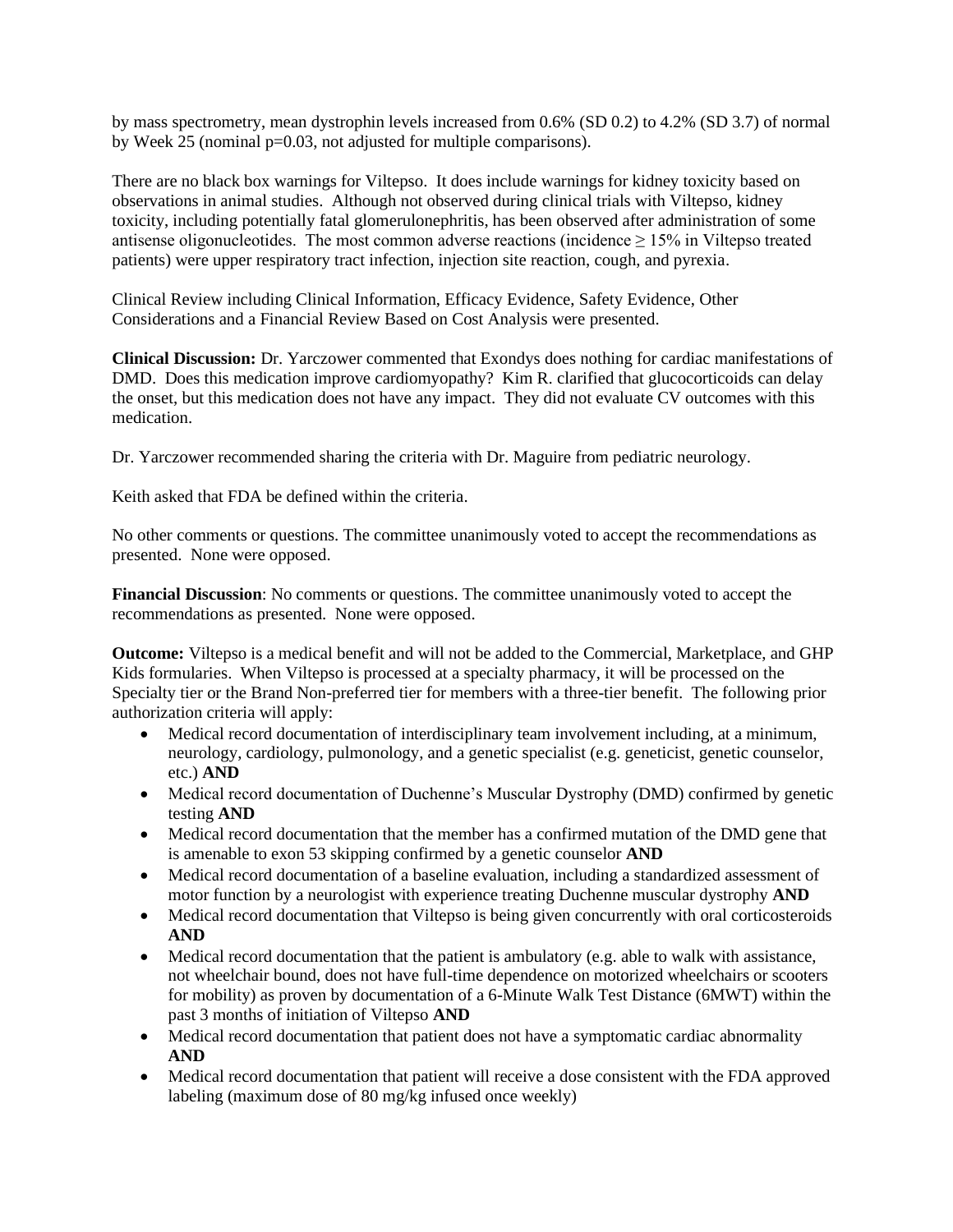**AUTHORIZATION DURATION:** Initial approval will be for 6 months or less if the reviewing provider feels it is medically appropriate. Subsequent approvals will be for an additional 6 months or less if the reviewing provider feels it is medically appropriate and will require medical record documentation of the following:

- Medical record documentation that the member continues to benefit from treatment with viltolarsen **AND**
- Medical record documentation of an annual evaluation, including an assessment of motor function ability, by a neurologist with experience treating Duchenne muscular dystrophy **AND**
- Medical record documentation that Viltepso continues to be given concurrently with oral corticosteroids **AND**
- Medical record documentation that patient does not have a symptomatic cardiac abnormality **AND**
- Medical record documentation that the patient will continue to receive a dose consistent with the FDA approved labeling (maximum dose of 80 mg/kg infused once weekly) **AND**
- Medical record documentation that the patient remains ambulatory (e.g. able to walk with assistance, not wheelchair bound, does not have full-time dependence on motorized wheelchairs or scooters for mobility) as proven by documentation of a follow-up 6-Minute Walk Test Distance (6MWT) within the past 6 months

**Note:** Exon Deletions\* on the Duchenne Muscular Dystrophy Gene Theoretically Amenable to Exon 53 Skipping

| $3 - 52$  | 4-52      | $5 - 52$  | $6 - 52$    | $9-52$      |       |             |       |       |       |
|-----------|-----------|-----------|-------------|-------------|-------|-------------|-------|-------|-------|
| 10-52     | $11 - 52$ | 13-52     |             | 14-52 15-52 | 16-52 | 17-52 19-52 |       |       |       |
| 21-52     | 23-52     | 24-52     |             | 25-52 26-52 | 27-52 | 28-52       | 29-52 |       |       |
| $30 - 52$ | $31 - 52$ | $32 - 52$ | $33 - 52$   | 34-52       | 35-52 | 36-52       | 37-52 | 38-52 | 39-52 |
| 40-52     | 41-52     | 42-52     | 43-52 45-52 |             | 47-52 | 48-52       | 49-52 |       |       |
| $50 - 52$ | 52        | 54-58     | 54-61       | 54-63       | 54-64 | 54-66       | 54-76 | 54-77 |       |

\*The first number represents the first exon deleted. The last number is the last exon deleted. The dash (-) represents all exons in between the first and last exon deleted.

Additional evidence of the criteria used to make this decision can be found in the drug review presented to the committee.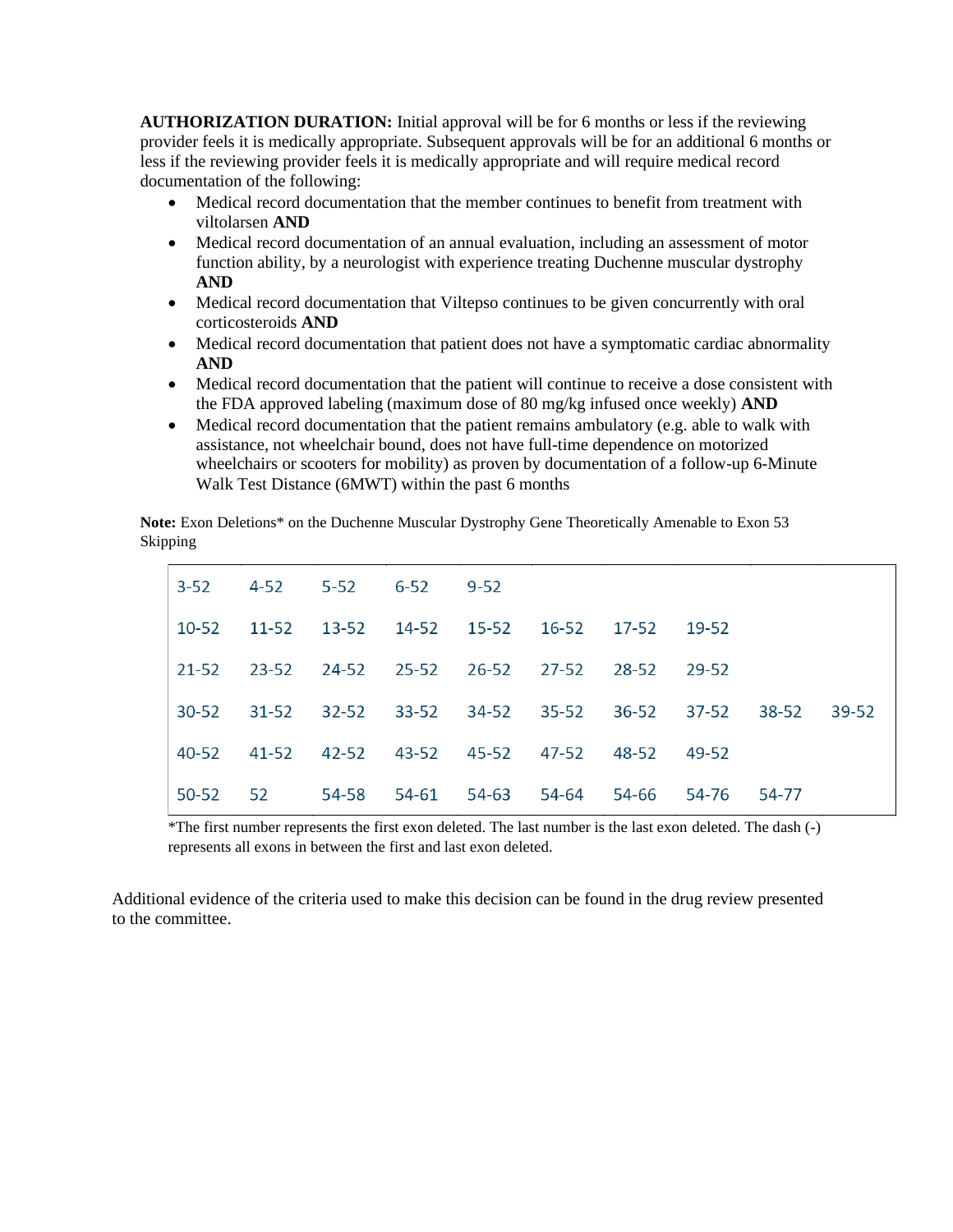### **FAST FACTS**

#### **XEOMIN (incobotulinumtoxin A)**

**Updated Indication:** Xeomin is now indicated for the treatment of pediatric patients ages 2 to 17 years with upper limb spasticity, excluding spasticity caused by cerebral palsy.

Previously, Xeomin was only indicated for treatment of adult patients with upper limb spasticity.

Xeomin is also now indicated for the treatment of chronic sialorrhea in patients 2 years of age and older.

Previously, Xeomin was only indicated for the treatment of adult patients with chronic sialorrhea.

**Current formulary** Medical benefit requiring prior authorization

**Recommendation:** No changes are recommended to the formulary placement of Xeomin at this time. It is recommended that MBP 11.0 be updated to account for the updated labeling changes.

31. Upper Limb Spasticity

Botulinum toxin A for the treatment of upper limb spasticity is considered medically necessary when the following criteria are met:

• Patient is at least 2 years of age **AND**

• Medical record documentation that Botox or Xeomin is being used for the treatment of upper limb spasticity **AND**

• For Botox, documentation that the patient is at least 2 years of age **OR** • For Xeomin, documentation that the patient is at least 18 years of age

Geisinger Health Plan approved FDA labeled indications for Botulinum Toxin Type A (**Xeomin** only) are:

- 1. Sialorrhea
- Documentation that patient is at least  $\frac{18}{2}$  years of age **AND**
- For adults ages 18 years or older: Medical record documentation of a diagnosis of chronic sialorrhea resulting from Parkinson's disease, atypical parkinsonism, stroke, or traumatic brain injury **OR**
- For pediatric patients ages 2 to 17 years: Medical record documentation of a diagnosis of chronic sialorrhea resulting from cerebral palsy, other genetic or congenital disorders, or traumatic brain injury

**Discussion:** No comments or questions.

**Outcome:** The committee unanimously voted to accept the recommendations as presented. None were opposed.

Additional evidence of the criteria used to make this decision can be found in the drug review presented to the committee.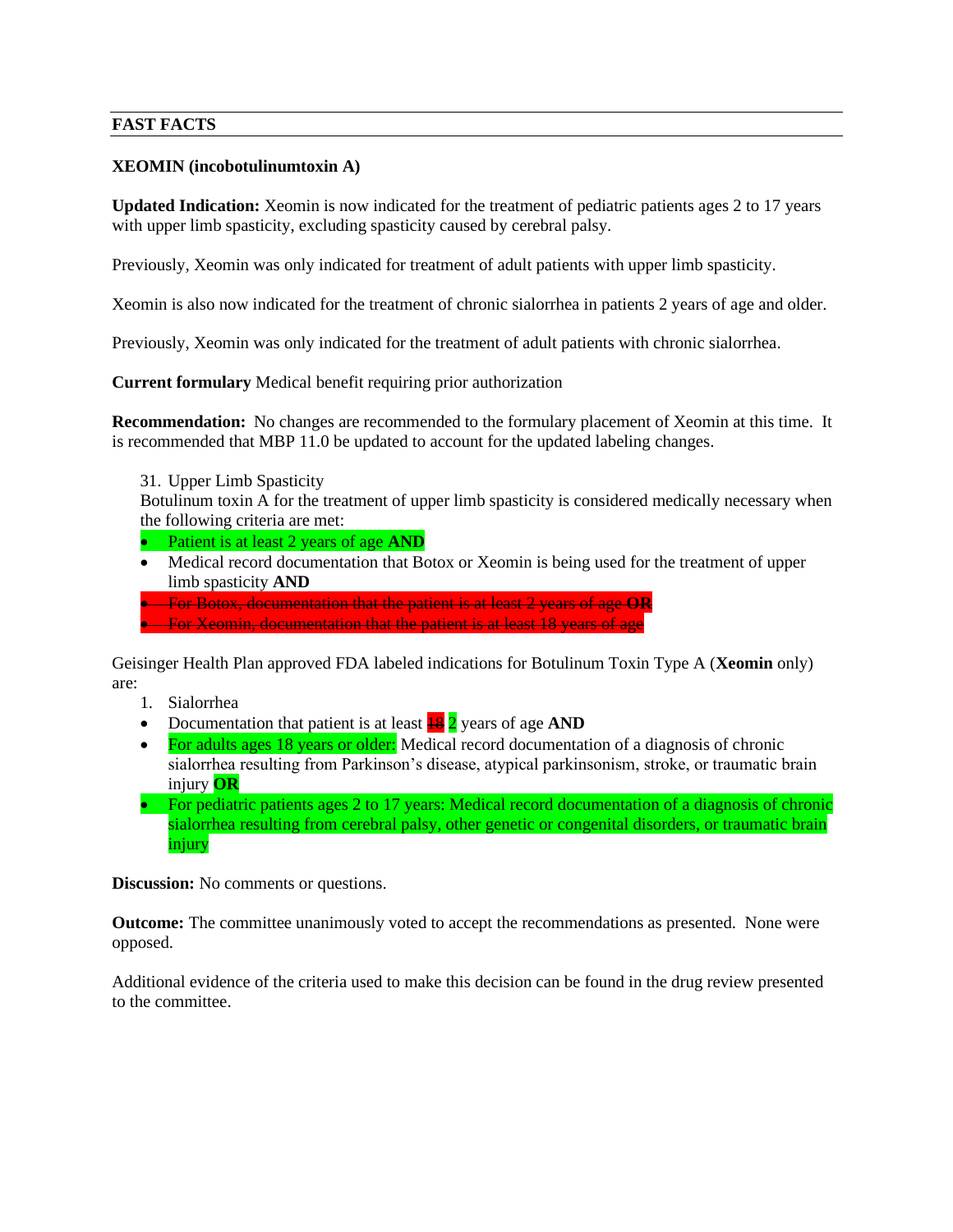### **SELZENTRY (maraviroc)**

**Updated Indication:** Selzentry is indicated in combination with other antiretroviral agents for the treatment of only CCR5-tropic human immunodeficiency virus type 1 (HIV-1) infection in adult and pediatric patients weighing at least 2 kg.

Limitations of Use: Not recommended in patients with dual/mixed- or CXCR4-tropic HIV-1.

Previously, this was indicated in pediatric patients 2 years and older weighing at least 10 kg.

**Current formulary status:** Brand Preferred Tier **Quantity Limits:** Selzentry 20 mg/mL solution: 60 mL per day Selzentry 25 mg tablets: 8 tablets per day Selzentry 150 mg tablets: 2 tablets per day

**Recommendation:** Because Selzentry is available without a prior authorization and the updated dosing recommendations would be covered under the current quantity limits, no changes are recommended at this time.

**Discussion:** No comments or questions.

**Outcome:** The committee unanimously voted to accept the recommendations as presented. None were opposed.

Additional evidence of the criteria used to make this decision can be found in the drug review presented to the committee.

### **STELARA (ustekinumab)**

**Updated Indication:** Stelara is now indicated for the treatment of patients 6 years or older with moderate to severe plaque psoriasis who are candidates for phototherapy or systemic therapy. Previously this indication included patients 12 years and older.

**Current formulary status:** Medical or pharmacy benefit on the Specialty tier/Brand Non-Preferred tier for patients with 3 tier benefit, requiring prior authorization

**Recommendation:** No changes are recommended to the formulary placement, authorization duration, or quantity limits for Stelara based on the new indication. It is recommended to update the age criteria as follows:

### **Commercial Policy 318.0 Stelara**

### **Pediatric Plaque Psoriasis**

- Medical record documentation that Stelara is prescribed by a dermatologist **AND**
- Medical record documentation of age greater than or equal to  $\frac{12 \text{ years}}{12 \text{ years}}$  **AND**
- Medical record documentation of a diagnosis of moderate to severe plaque psoriasis characterized by greater than or equal to 5% of body surface area involved or disease affecting crucial body areas such as hands, feet, face or genitals **AND**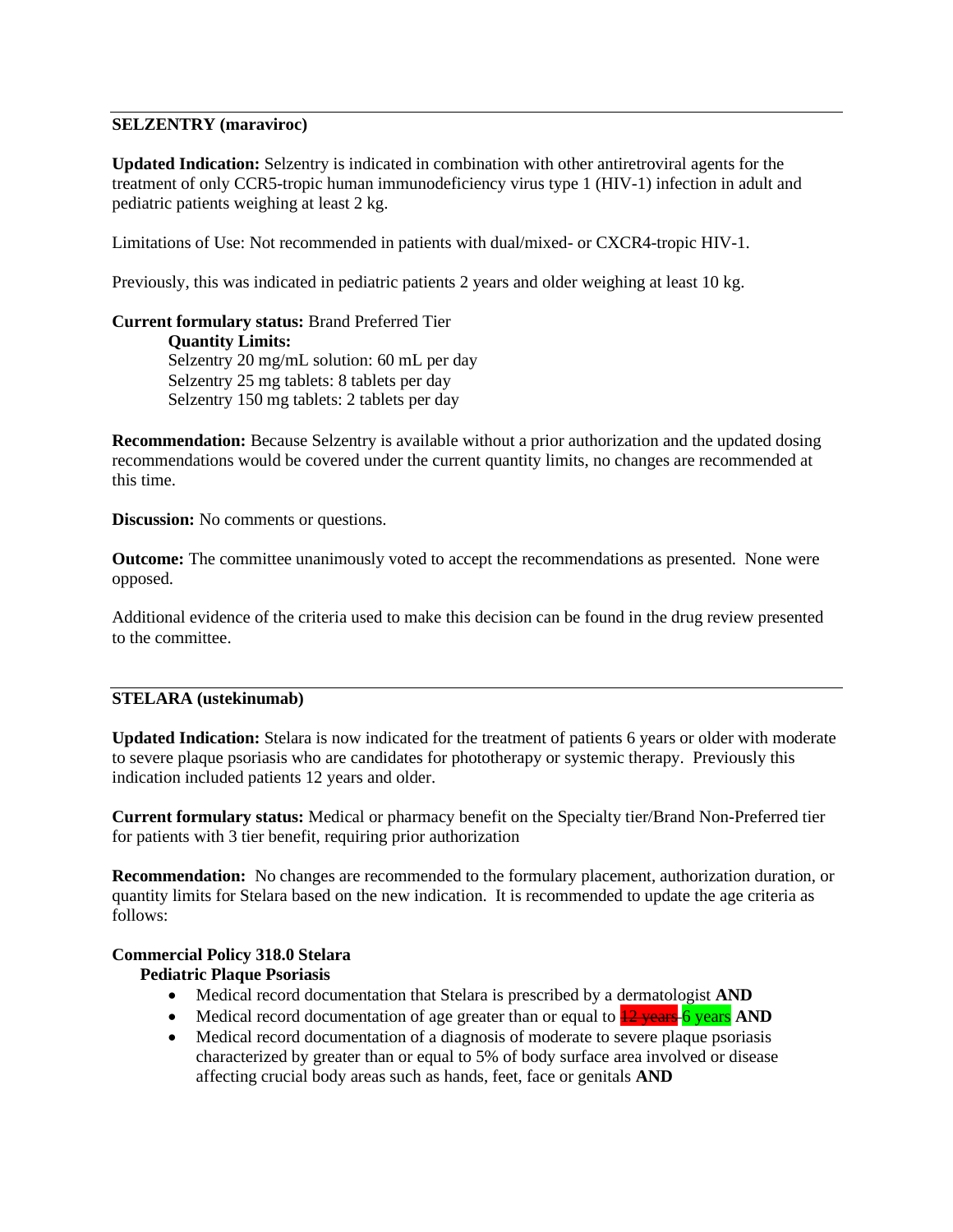- Medical record documentation of therapeutic failure on, intolerance to, or contraindication to at least two topical corticosteroids **AND**
- Medical record documentation that the prescribed dosing is appropriate for patient's weight **AND**
- Medical record documentation that Stelara is not being used concurrently with a tumor necrosis factor (TNF) blocker or other biologic agent

# **Medical Benefit Policy 75.0 Stelara**

# **1. Pediatric Plaque Psoriasis**

- Prescription must be written by a dermatologist **AND**
- Member must be at least **12 years of age** 6 years of age **AND**
- Medical record documentation of a diagnosis of moderate to severe plaque psoriasis characterized by ≥5% of body surface area involved or disease affecting crucial body areas such as hands, feet, face, or genitals **AND**
- Medical record documentation of intolerance to, contraindication to, or therapeutic failure on at least two topical corticosteroids **AND**
- Medical record documentation that the prescribed dose is appropriate for the patient's weight

**Discussion:** No comments or questions.

**Outcome:** The committee unanimously voted to accept the recommendations as presented. None were opposed.

Additional evidence of the criteria used to make this decision can be found in the drug review presented to the committee.

### **VIMPAT (lacosamide)**

**Updated Indication:** Vimpat is now indicated as adjunctive treatment for the treatment of primary generalized tonic-clonic seizures in patients 4 years of age and older.

Previously it was indicated for the treatment of partial-onset seizures in patients 4 years of age and older.

**Current formulary status:** Brand Non-Preferred tier requiring a prior authorization

**Recommendation:** There are no changes recommended to the formulary placement of Vimpat. It is recommended that the following prior authorization criteria be added to the Commercial and Part D policies for Vimpat to incorporate the new indication:

- Medical record documentation of one of the following:
	- o Documentation of a diagnosis of partial-onset seizures **OR**
	- o Documentation of a diagnosis of primary generalized tonic-clonic seizures **AND** documentation that Vimpat will be used as adjunctive treatment

### **AND**

- Medical record documentation of age greater than or equal to 4 years **AND**
- Medical record documentation of a therapeutic failure on, intolerance to, or contraindication to three (3) formulary alternatives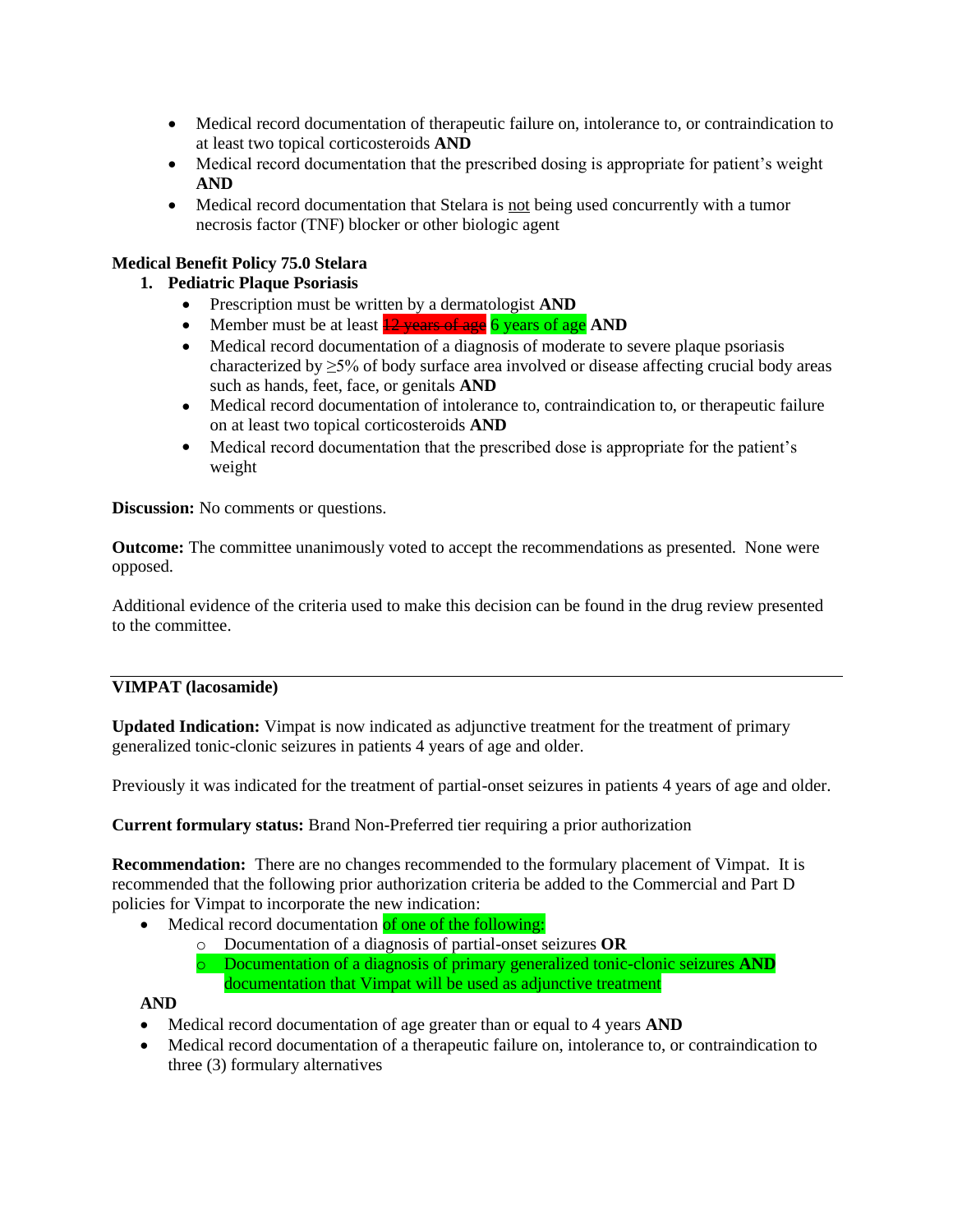**Discussion:** No comments or questions.

**Outcome:** The committee unanimously voted to accept the recommendations as presented. None were opposed.

Additional evidence of the criteria used to make this decision can be found in the drug review presented to the committee.

### **SUPREP (sodium sulfate/potassium sulfate/magnesium sulfate)**

**Updated Indication:** Suprep Bowel Prep Kit is now indicated for cleansing of the colon as preparation for colonoscopy in adult and pediatric patients 12 years of age and older.

**Current formulary status:** Brand Non-Preferred tier

**Recommendation:** No changes are needed to the formulary placement of Suprep. Suprep is available without an age restriction for Commercial, Marketplace, and GHP Kids members. When the new formulation for the pediatric dose containing two 4.5-ounce doses is available it is recommended to add it to the Brand Non-preferred tier of the Commercial, Marketplace, and GHP Kids formularies to match the adult dose of Suprep.

**Discussion:** No comments or questions.

**Outcome:** The committee unanimously voted to accept the recommendations as presented. None were opposed.

Additional evidence of the criteria used to make this decision can be found in the drug review presented to the committee.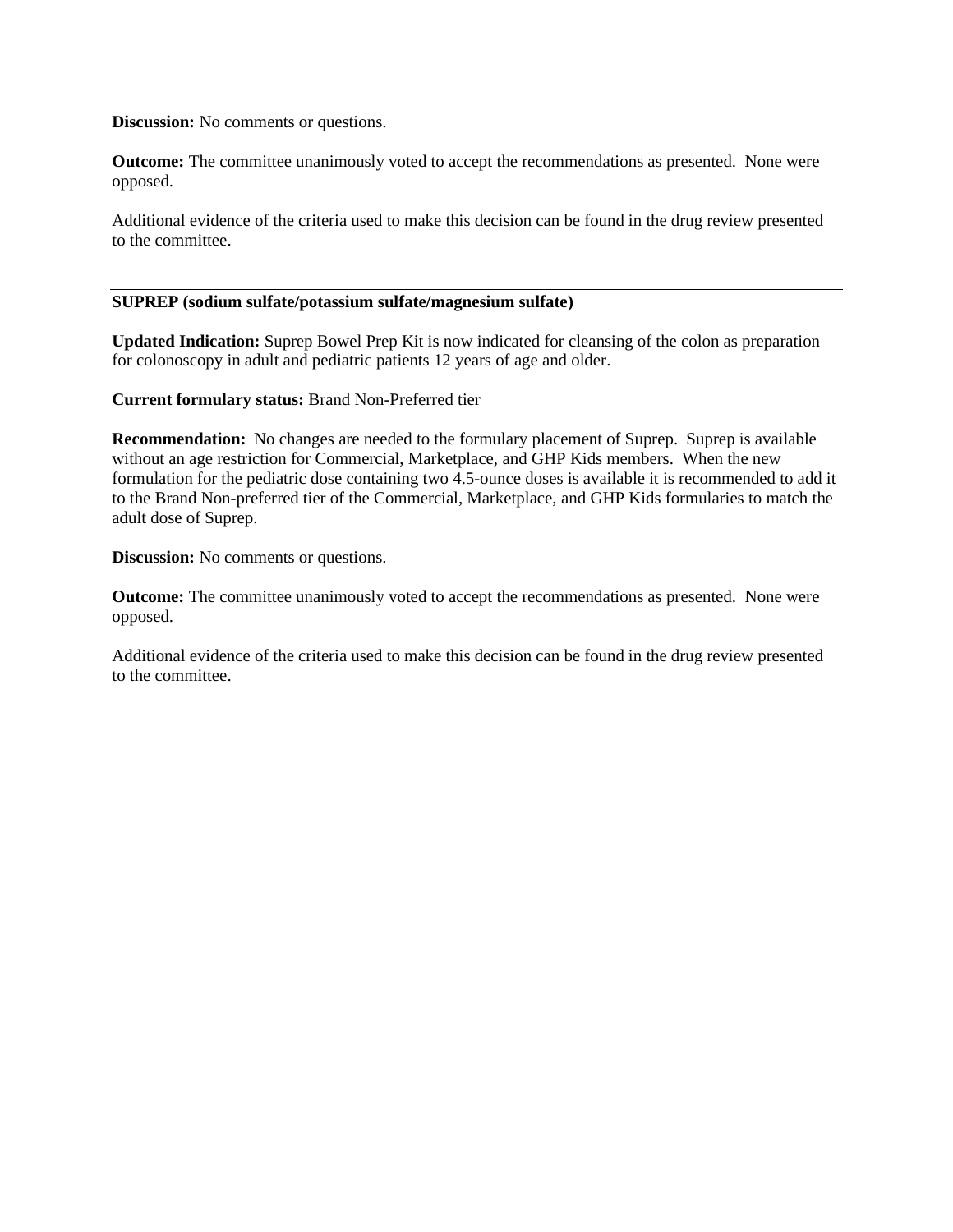### **UPDATES**

## **DUPIXENT (dupilumab)**

**Background:** As part of the creation of the Geisinger Health System ProvenCare Pathway for atopic dermatitis, the Geisinger department of dermatology, led by Dr. Howard Pride, reviewed the current Dupixent (dupilumab) drug utilization policies and provided feedback to GHP (summarized below).

- Treatment with topical corticosteroids is an appropriate first-line drug treatment in most patients, including the pediatric population. The American Academy of Dermatology guidelines of care for the management of atopic dermatitis provide strong recommendations for the use of topical steroids in both adults and children. Children between the ages of 2 and 15 years are not excluded from the use of topical corticosteroids in clinical practice.
- The current commercial/exchange/CHIP policy appears to attempt to "escalate" a patient's treatment by stepping through topical steroids, followed by topical calcineurin inhibitors, followed by crisaborole. It was explained that the "relative potencies" of topical calcineurin inhibitors and crisaborole are "lower" than topical corticosteroids, and that one would not expect a patient to respond better topical calcineurin inhibitors or crisaborole if not responding to topical steroids. Instead, topical calcineurin inhibitors and crisaborole are used as steroid sparing agents in patients responding well to topical steroids but needing a break. Generally, tacrolimus ointment or pimecrolimus cream are chosen over crisaborole for steroid sparing therapy as crisaborole seems to be less effective than the calcineurin inhibitors and has more application site pain.
- Light therapy is an appropriate therapy to trial prior to dupilumab in many patients although some patients may not be good candidates for light therapy based on past medical history. In general, patients should be considered for light therapy prior to prescribing dupilumab, especially considering the cost difference between the therapies.
- Clinicians prefer utilizing dupilumab over oral systemic treatments (methotrexate, cyclosporine, mycophenolate) as dupilumab maintains a better efficacy and safety profile than the aforementioned products. While some patients may be appropriate for a product such as methotrexate, limited patients are eligible, and the standard of care points towards dupilumab after topical treatments are failed.

Based on the above bulleted feedback, it was recommended by Geisinger Dermatology for GHP to remove the age exclusion from topical corticosteroids and alter the policy so that patients do not have to step through topical corticosteroids AND topical calcineurin inhibitors AND crisaborole.

**Current Formulary Status/Prior Authorization Criteria:** Pharmacy benefit on the specialty tier (brand non-preferred tier for members with a 3-tier benefit) requiring prior authorization.

**Recommendation:** No changes are recommended to the tiering of Dupixent at this time. It is recommended that the following policy changes are made based on the clinical discussion above. No changes are recommended to the existing authorization duration or quantity limits or to other indications for Dupixent at this time.

### **Atopic Dermatitis**

- Medical record documentation that Dupixent is prescribed by or in consultation with an allergist, dermatologist, or immunologist **AND**
- Medical record documentation of one of the following:
	- $\circ$  If request is for Dupixent pre-filled pen: documentation of age greater than or equal to 12 years **OR**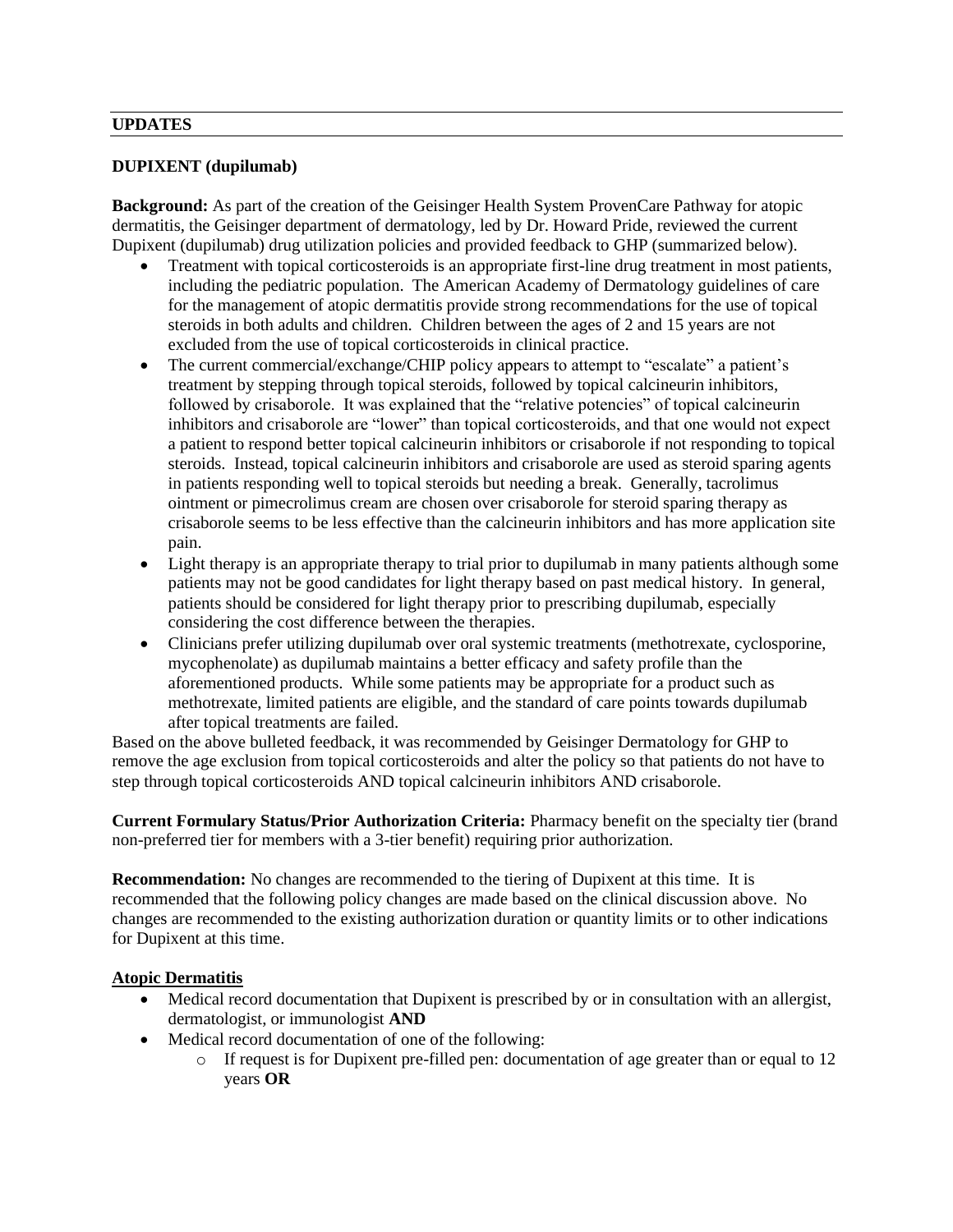$\circ$  If request if for Dupixent pre-filled syringe: documentation of age greater than or equal to 6 years **AND**



• Medical record documentation of contraindication to, intolerance to, or therapeutic failure on an adequate trial of phototherapy (UVA/UVB treatment)

**\*NOTE:** Therapeutic failure is defined as an inability to achieve and maintain remission of low to mild disease activity.

**Discussion:** Dr. Yarczower asked when Dupixent will be going generic. Keith said that there is no generic availability anticipated in the near future. No comments or questions.

**Outcome:** The committee unanimously voted to accept the recommendations as presented. None were opposed.

Additional evidence of the criteria used to make this decision can be found in the drug review presented to the committee.

### **JANUARY 2021 P&T DUR/ADHERENCE UPDATE**

### **Drug Use Evaluations (DUEs)**

- Statin Use in Persons with Diabetes DUE
	- $\circ$  This is the 2020 4th quarter MedImpact DUE for Commercial/Exchange and GHP Family
	- o From this report, we identified members whose medication history was suggestive of the presence of diabetes and who were not receiving a statin drug during the previous three-month period.
	- $\circ$  The Print Shop completed the mail merge and sent out letters to the member's providers on 12/3/2020.
	- o See below for letters sent:
		-
		-
		-
		- For GHS01: **98** For GHS05: **87**
			- For GHS25: **9** For GHS90: **95**
			- For GT045: **33** For GT046: **26**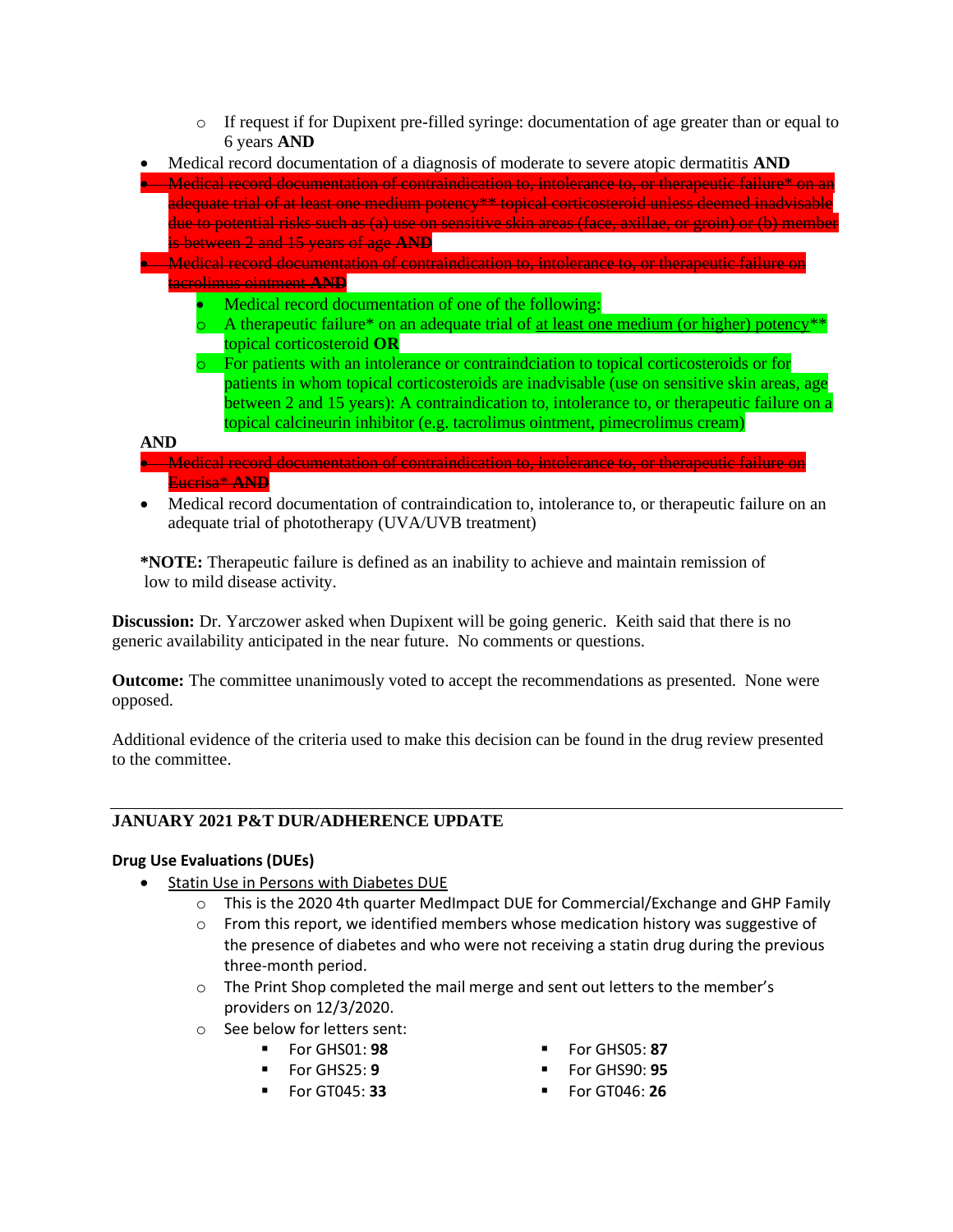- 
- 
- For GT062: **26** For GT095: **87**
- For GT400: **99 ■** For GT900: **60**
- $\circ$  We will re-run the data on this population in March 2021 to determine the effectiveness of the letter.
- Asthma DUE
	- o This is the 2020 3rd quarter MedImpact DUE for all LOBs
	- $\circ$  From this report, we identified members who received 4 or more prescriptions for an asthma medication over a 12-month period but did not receive an asthma controller medication in that same 12-month period.
	- o The Print Shop completed the mail merge and sent out letters to the member's providers on 8/26/2020.
	- $\circ$  Adam K. re-ran this data on 12/11/2020 to analyze the effectiveness of the letter. Of the original 412 members that we sent letters, 372 are still active. Of those 372 members, 30 now have a claim for a controller medication. This equates to about 8.1% of the targeted members.
	- o See below for letters sent:
		- -
			-
			-
			-
			-
			-
			- For GT140: **2**
			- For GT291: **1**
			- For GT400: **96**
- For GHS01: **98** For GHS05: **62**
- For GHS25: 4  **For GHS90: 99**
- For GT023: **2** For GT036: **1**
- For GT045: **5** For GT046: **6** 
	- For GT056: **3** For GT062: **1**
	- **For GT070: 1 Property For GT089: <b>2**
	- For GT095: **22** For GT106**: 1**
		- For GT210: **1**
		- For GT310: **3**
		- For GT902: **2**

- Congestive Heart Failure DUE
	- $\circ$  This is the 2020 2<sup>nd</sup> quarter MedImpact DUE for Commercial/Exchange and GHP Family
	- $\circ$  From this report, we identified members who have a presumed diagnosis of heart failure taking metoprolol succinate, carvedilol, or bisoprolol, and who were not taking an angiotensin-converting enzyme inhibitor (ACEI) or angiotensin II receptor blocker (ARB) drug therapy in a 3-month timeframe
	- o The Print Shop completed the mail merge and sent out letters to the member's providers on 6/30/2020.
	- $\circ$  Adam K. re-ran this data on 10/21/2020 to analyze the effectiveness of the letter. Of the original 559 members that we sent letters, 503 are still active. Of those 503 members, 28 now have a claim for an ACEI or ARB. This equates to about 5.6% of the targeted members.
	- o See below for letters sent:
		-
		- For GHS25: **6** For GHS90: **81**
		- For GT038: **51 -Life Geisinger**
		- For GT062: **13**
		-
		- For GHS01: **89** For GHS05: **84** 
			-
			- For GT046: **23**
			- For GT095: **87**
			- For GT400: **92** For GT900: **33**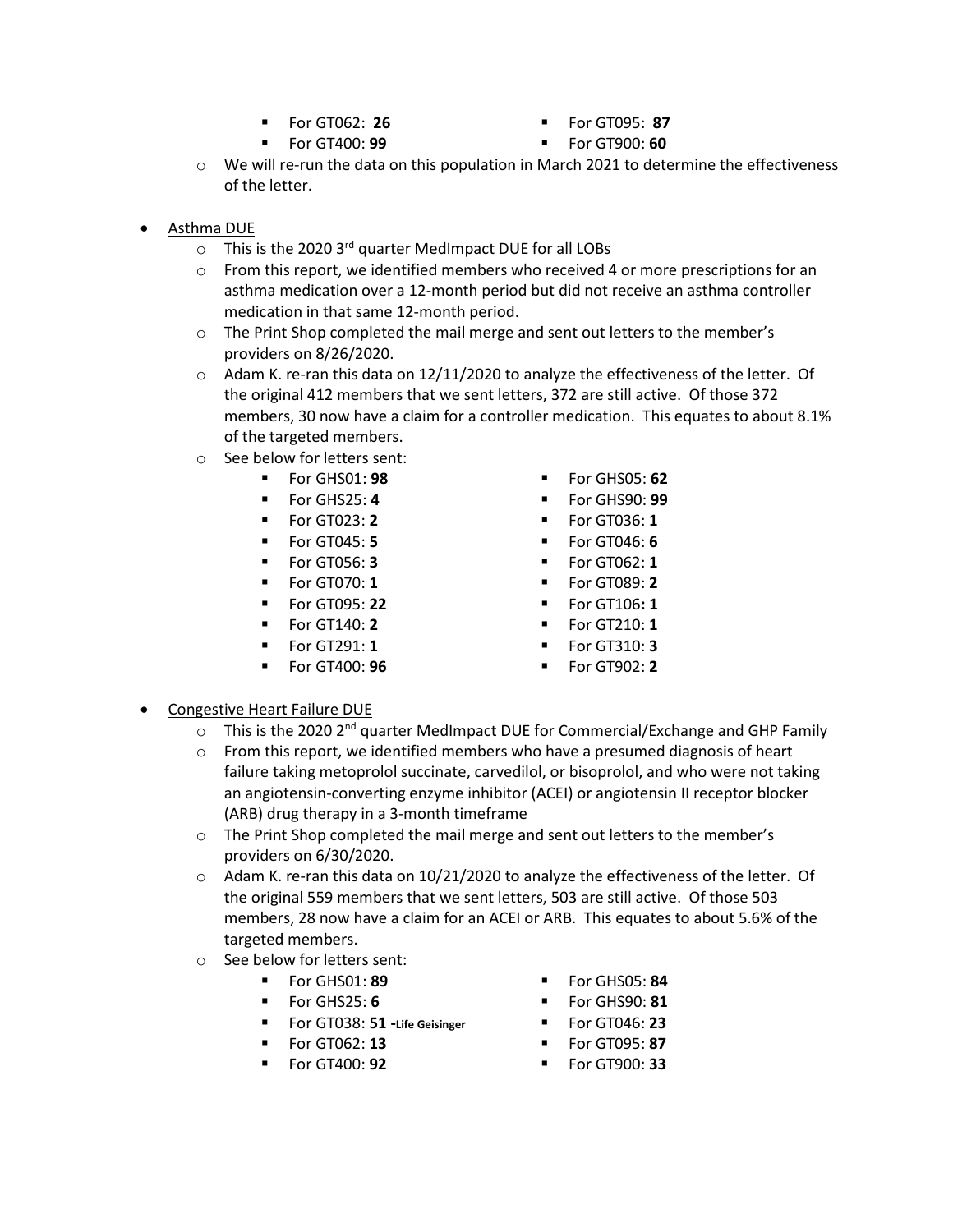- Coronary Artery Disease DUE
	- $\circ$  This is the 2020 1<sup>st</sup> quarter MedImpact DUE for all LOBs
	- $\circ$  From this report, we identified members age 40-75 years who are not on a statin drug therapy in a 3-month timeframe and who have at least one of the following cardiovascular disease (CVD) risk factors: diabetes, hypertension, or smoking.
	- $\circ$  Brandy P. is completed the mail merge and sent out letters to the member's providers on 2/21/2020.
	- o See below for letters sent:
		-
		-
		-
		-
		-
		-
		-
		-
		-
		-
		-
		-
		-
		-
		-
- For GHS01: **91** For GHS05: **87**
- For GHS25: **36 ■** For GHS90: **100** 
	- For GT023: **54** For GT033: **32**
	- **For GT036: 12 Example 12 For GT038: 14**
	- For GT041: **15** For GT045: **100**
	- For GT046: **100** For GT056: **43**
	- For GT062: **100** For GT064: **14**
	- **Example 100 Example 100 T** For GT070: **27**
	- **For GT088: 18 •** For GT089: **74**
	- For GT095: **100** For GT106**: 23**
	- **For GT107: 14 Example 14 For GT108: 14**
	- For GT140: **31** For GT180: **13**
- For GT210: **22** For GT230: **65**
	- For GT260: **30** For GT310: **28**
- For GT400: **100** For GT900: **100**
- $\circ$  Adam K. was able to re-run the data on this population on 8/5/2020 and of the original 1,296 members that we sent letters to 1,195 are still active. Of those 1,195 members, 128 now have a claim for a statin. This equates to 11% of the members.

#### **In Progress**

• Working internally to create new quarterly DUEs

#### **Ongoing**

- DUR Duplicate Anticoagulant Report
	- o We get this report **weekly** for **all LOBs** flagging members filling duplicate anticoagulant medications. We personally reach out to the providers/pharmacy/patient of the flagged members to confirm proper medication therapy.
	- o For 2020:
		- For GHS01: **3 members** reviewed and **0 interventions** made
		- For GHS02: **3 members** reviewed and **0 interventions** made
		- For GHS05: **3 members** reviewed and **1 intervention** made
		- For GHS90: **10 members** reviewed and **2 interventions** made
		- For GT045: **2 members** reviewed and **0 interventions** made
		- For GT062: **1 member** reviewed and **0 interventions** made
		- For GT065: **8 members** reviewed and **1 intervention** made
		- For GT095: **1 member** reviewed and **0 interventions** made
		- For GT400: 10 members reviewed and 0 interventions made
		- For GT900: **1 member** reviewed and **0 interventions** made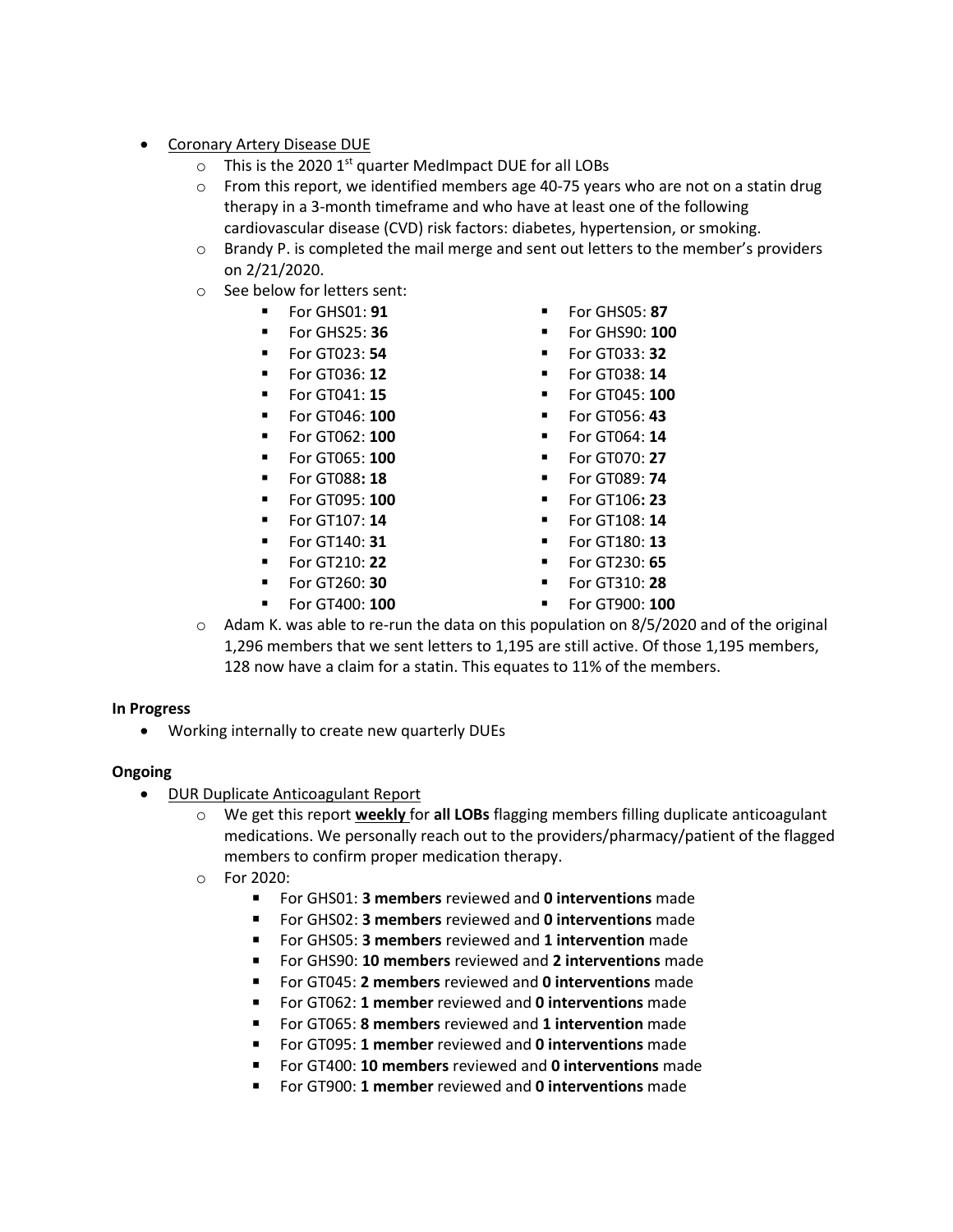- Duplicate Specialty Therapy
	- o We run an in-house retrospective report **quarterly** for **all LOBs** with help from Adam Kelchner and Aubrielle Prater. These members are identified and written up and sent to a medical director if follow up is needed.
	- o For Commercial/Exchange 2020, we have reviewed the Q1, Q2, and Q3 reports and have discussed the following patients with Dr. Yarczower for intervention:
		- GHS01: **1**
		- GHS90: **2**
		- GT095: **4**
		- GT400: **1**
- Suboxone with an Opioid Report
	- o We are getting this report **weekly** for **all LOBs** from Adam Kelchner. These members are being forwarded to Dr. Meadows, and he is looking into whether it is appropriate to end the opioid authorizations still in place
	- $\circ$  For Commercial/Exchange and TPAs in 2020, see below for the new members reviewed and those referred to Dr. Meadows:
		- For GHS01: we reviewed **3 new members** and **0 members** were referred to Dr. Meadows
		- For GHS05: we reviewed **2 new members** and **1 member** was referred to Dr. Meadows
		- For GHS25: we reviewed **1 new members** and **0 members** were referred to Dr. Meadows
		- For GHS90: we reviewed **6 new members** and **3 members** were referred to Dr. Meadows
		- For GT023: we reviewed **1 new member** and **0 members** were referred to Dr. Meadows
		- For GT062: we reviewed **1 new member** and **0 members** were referred to Dr. Meadows
		- For GT210: we reviewed **1 new member** and **1 member** was referred to Dr. Meadows
		- For GT400: we reviewed **5 new members** and **1 member** was referred to Dr. Meadows
		- For GT902: we reviewed **1 new member** and **0 members** were referred to Dr. Meadows
- Ending Opioid Authorizations
	- o We are working on identifying members who have active opioid authorizations in place but have since started Buprenorphine therapy. The letter is sent to the members notifying them the opioid authorization has been ended due to the start of buprenorphine therapy.
	- $\circ$  For Commercial/Exchange and TPAs in 2020, see below for the number of letters we have sent to members notifying them that we are ending their opioid authorization(s):
		- For GHS05: **1**
		- For GHS90: **2**
		- For GT400: **1**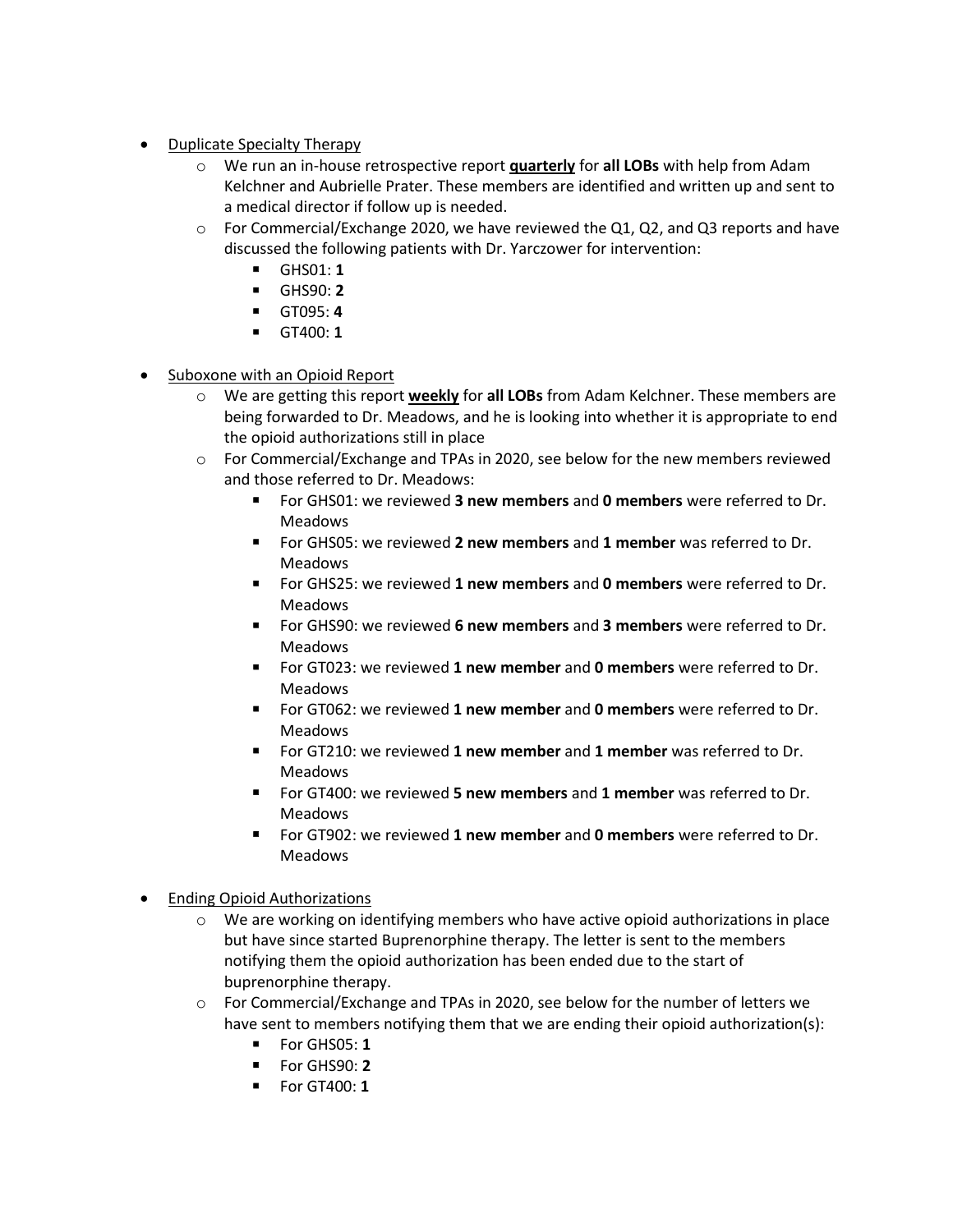- Opioid Overutilization Report
	- o We are getting this report **monthly** from MedImpact and we are writing up each member that flags on the report. We have been monitoring the members that are continuously showing up on the report by any change in their MED. For those members we deem appropriate we will send a letter to their PCP.
	- o For Commercial/Exchange and TPAs in 2020, see below for the number of reviewed cases.
		- For GHS90: 2 patients were reviewed, and 1 case was sent to Dr Meadows for further review
- FWA Reports
	- o We are getting this report **weekly** for **all LOBs** from Marie Strausser. We prepare this report by determining which claims need to be verified, and the Wilkes pharmacy students/GHP technicians have been making the calls to pharmacies.
	- $\circ$  We review claims for anti-hypertensives, statins, 1-day supply, and inhalers
		- For GHS01 in 2020, we reviewed **63 cases** and **corrected 34 claims**, resulting in a **cost savings of \$1,304.24**
		- For GHS02 in 2020, we have reviewed **10 cases** and **corrected 1 claim**, resulting in a **cost savings of \$0**
		- For GHS05 in 2020, we reviewed 45 cases and **corrected 34 claims**, resulting in a **cost savings of \$1,807.16**
		- For GHS25 in 2020, we reviewed 2 cases and corrected 1 claim, resulting in a **cost savings of \$0**
		- For GHS90 in 2020, we reviewed **92 cases** and **corrected 60 claims**, resulting in a **cost savings of \$1,682.78**
		- For GT038 in 2020, we reviewed 20 cases and corrected 7 claims, resulting in a **cost savings of \$507.63**
		- For GT045 in 2020, we reviewed 4 cases and corrected 3 claims, resulting in a **cost savings of \$31.05**
		- For GT046 in 2020, we reviewed 6 cases and corrected 2 claims, resulting in a **cost savings of \$3.00**
		- For GT056 in 2020, we reviewed **2 cases** and **corrected 2 claims**, resulting in a **cost savings of \$321.13**
		- For GT062 in 2020, we reviewed 14 cases and corrected 4 claims, resulting in a **cost savings of \$21.49**
		- For GT065 in 2020, we reviewed **49 cases** and **corrected 38 claims**, resulting in a **cost savings of \$2,256.13**
		- For GT070 in 2020, we reviewed **1 case** and **corrected 1 claim**, resulting in a **cost savings of \$0.40**
		- For GT089 in 2020, we reviewed 1 case and corrected 1 claim, resulting in a cost **savings of \$48.23**
		- For GT095 in 2020, we reviewed 39 cases and corrected 14 claims, resulting in a **cost savings of \$1,336.54**
		- For GT180 in 2020, we reviewed 2 cases and corrected 2 claims, resulting in a **cost savings of \$1.90**
		- For GT400 in 2020, we reviewed 53 cases and corrected 27 claims, resulting in a **cost savings of \$4,173.24**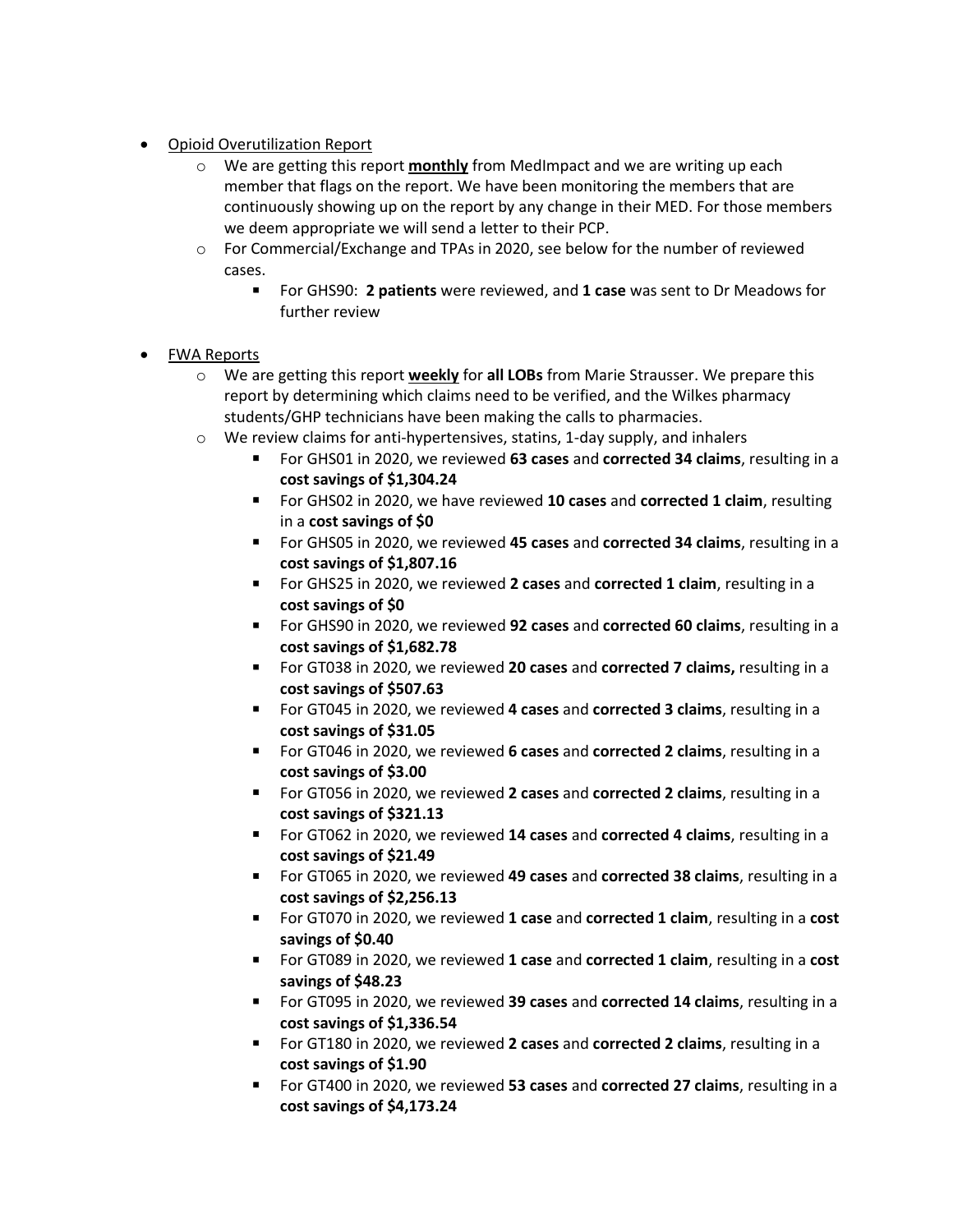- For GT900 in 2020, we reviewed **10 cases** and **corrected 6 claims**, resulting in a **cost savings of \$449.28**
- Severity Report
	- o This is a **monthly** report for **all LOBs** on members who have filled a medication that has a level one interaction with another medication they have a claim for
	- $\circ$  For Commercial/Exchange in 2020, we have sent letters to providers on the below members:
		- For GHS01: **10**
		- For GHS05: **8**
		- For GHS90: **12**
		- For GT038: **3**
		- For GT062: **2**
		- For GT065: **7**
		- For GT095: **7**
		- For GT400: **9**
		- For GT900: **1**
	- $\circ$  \*We are working on a revision to this report that will result in a substantial increase of the interactions identified/outreached on\*
- Enbrel Overutilization for Treating Plaque Psoriasis
	- o A **monthly** report was created to determine members who have been overutilizing Enbrel twice weekly dosing as outlined by the FDA approved dose.
		- We put in place QLs for Enbrel, so we should not be seeing these cases moving forward for new starts or for re-authorization
			- **o** For 2020, we did not identify any members
			- **o** For 2021, we will discontinue this report since quantity limits are coded and pulled into authorizations and authorizations are audited daily
- **Tobacco Cessation Program** 
	- o We are getting this report **monthly** to identify members on prolonged tobacco cessation treatment. We send a letter and resource pamphlet to provide additional behavioral health support through Geisinger Health and Wellness.
	- $\circ$  For Commercial/Exchange in 2020, we sent letters to the below members:
		- For GHS01: **7**
		- For GHS05: **3**
		- For GHS90: **8**
		- For GT045: **1**
		- For GT046: **1**
		- For GT062: **1**
		- For GT065: **14**
		- For GT095: **1**
		- For GT230: **1**
		- For GT310: **1**
		- For GT400: **4**
- STENT Adherence Report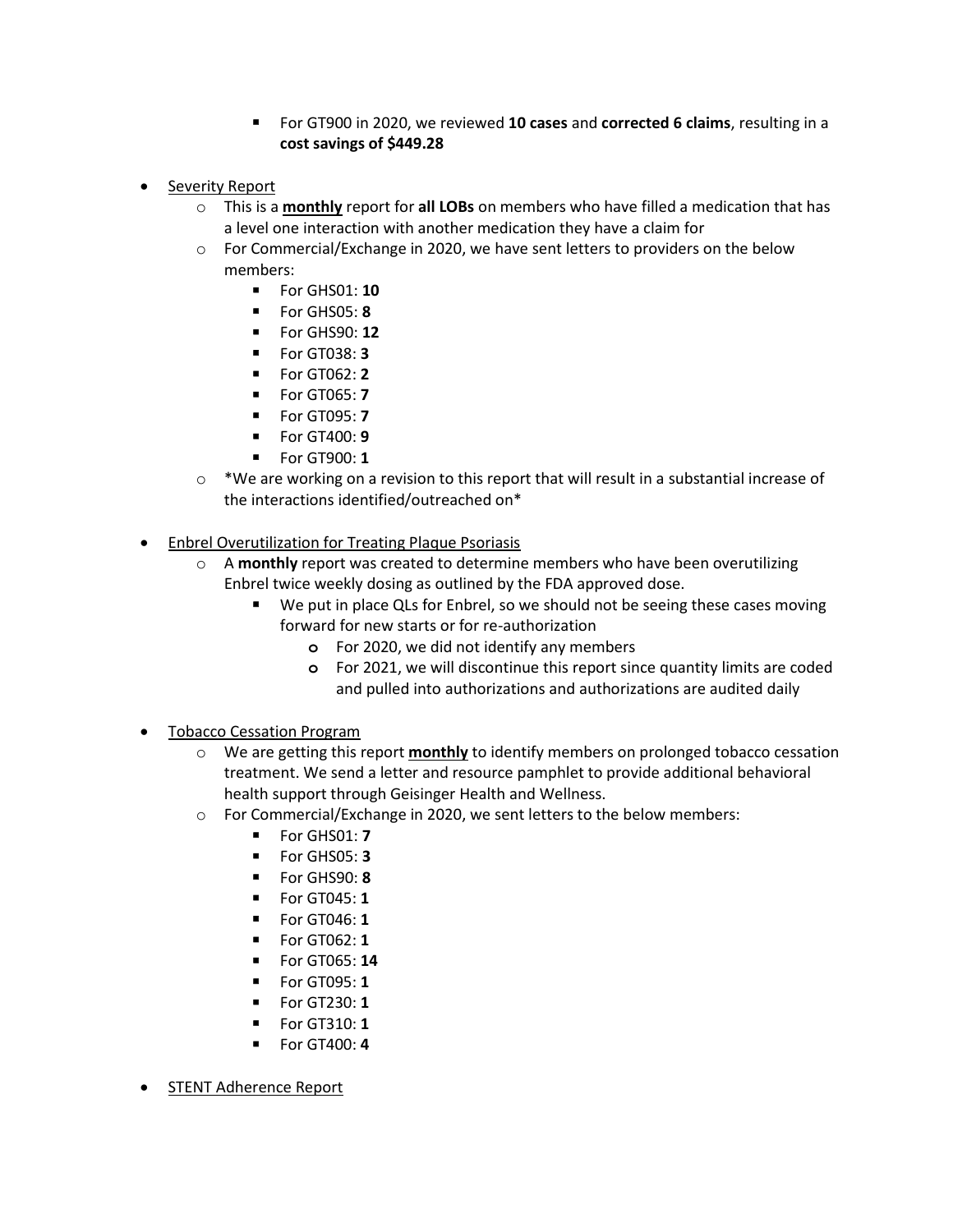- o This is a **monthly** report to identify members on an antiplatelet medication and then flag for betablocker and statin medication claims.
- o In 2020, we sent letters encouraging adherence to the below members:
	- **o Members for Antiplatelet:**
		- **o** GHS01:**78**
		- **o** GHS05: **52 o** GHS25: **2**
		- **o** GHS90:**142**
		- **o** GT291: **1**
		- **o** GT023: **1**
		- **o** GT036: **1**
		- **o** GT038: **22**
		- **o** GT039: **1**
		- **o** GT041: **1**
	- **o Members for Beta-Blocker:**
		- **o** GHS01:**64**
		- **o** GHS05: **44**
		- **o** GHS25: **2**
		- **o** GHS90: **120**
		- **o** GT023: **1**
		- **o** GT036: **1**
		- **o** GT038: **15**
		- **o** GT039: **1**
		- **o** GT041: **1**
		- **o** GT045: **2**
		- **o** GT056: **2**
	- **o Members for Statin:**
		- **o** GHS01: **93**
		- **o** GHS05: **60**
		- **o** GHS25: **2**
		- **o** GHS90: **130**
		- **o** GT023: **1**
		- **o** GT036: **1**
		- **o** GT038: **17**
		- **o** GT039: **1**
		- **o** GT045: **4**
		- **o** GT056: **1**
		- **o** GT062: **22**
		- **o** GT065: **21**
		- **o** GT089: **5**
		- **o** GT095: **37**
		- **o** GT107: 1
		- **o** GT108: 2
		- **o** GT230: **2**
		- **o** GT291: 1
		- **o** GT400: **48**
		- **o** GT900: **7**

**o** GT062: **9 o** GT065: **17 o** GT089: **4 o** GT095: **16 o** GT180: **2 o** GT230: **2 o** GT400: **33 o** GT900: **5**

**o** GT045: **3 o** GT056: **1**

- **o** GT062: **17**
- **o** GT065: **17**
- **o** GT089: **2**
- **o** GT095: **21**
- **o** GT106: **1**
- **o** GT108: **1**
- **o** GT230: **2**
- **o** GT311: **1**
- **o** GT400: **36**
- **o** GT900: **8**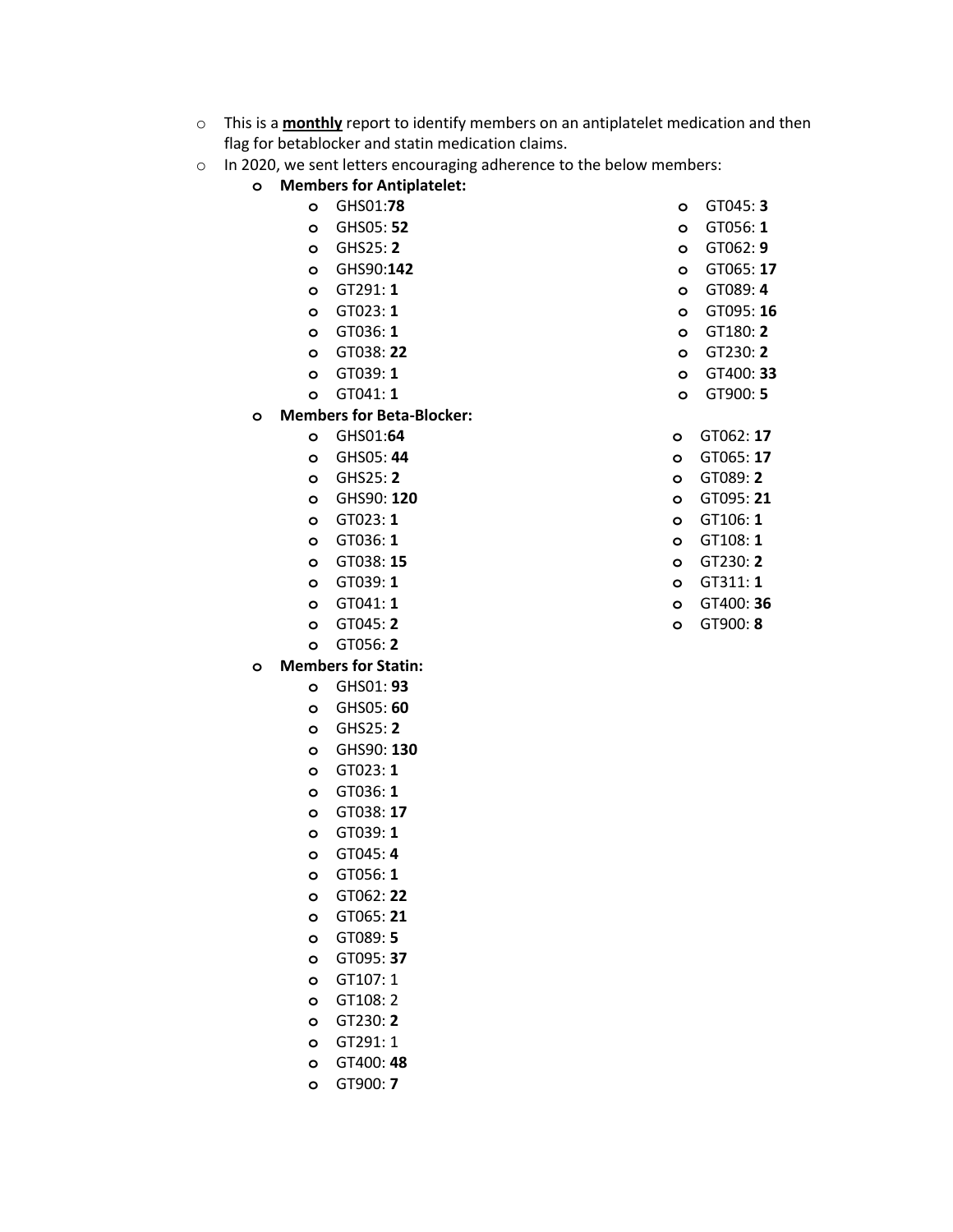- \*member may flag for more than one measure and are included in the count for each measure
- $\circ$  We are also attempting telephonic outreach to members who are non-adherent in all 3 measures to encourage adherence.

## **HEDIS Initiatives:**

- Asthma Medication Ratio (AMR)
	- o Kayla Stanishefski runs this proactive HEDIS report **monthly,** and we send letters to the flagged members who have a ratio of controller to total asthma medications of < 0.5.
		- For Commercial/Exchange in 2020, see below for letters sent to members:
			- **o** GHS01: **14**
			- **o** GHS90: **6**
- Antidepressant Medication Management (AMM)
	- o Kayla Stanishefski runs this proactive HEDIS report **monthly,** and we send letters to the flagged members who appear non-adherent to their antidepressant medications.
		- For Commercial/Exchange in 2020, see below for letters sent to members:
			- **o** Effective Acute Phase:
				- o GHS01: **6**
				- o GHS90: **1**
			- **o** Effective Continuation Phase:
				- o GHS01: **100**
				- o GHS90: **86**
- Medication Management for People with Asthma (MMA)
	- o Kayla Stanishefski runs this proactive HEDIS report **monthly,** and we send letters to the flagged members who appear non-adherent to their asthma controller medications**.**
		- For Commercial/Exchange in 2020, see below for letters sent to members:
			- **o** GHS01: **52**
			- **o** GHS05: **3**
			- **o** GHS90: **40**
- Adherence to Antipsychotics for Individuals with Schizophrenia (SAA)
	- o Kayla Stanishefski runs this report **monthly,** and we send letters to the flagged members who appear non-adherent to their antipsychotic medications.
	- $\circ$  HEDIS Specifications: The percentage of members 19-64 years of age during the measurement year with schizophrenia or schizoaffective disorder who were dispensed and remained on an antipsychotic medication for at least 80% of their treatment period.
		- For Commercial/Exchange in 2020: **0 letters** were sent to members.
- Statin Therapy for Patients with Cardiovascular Disease (SPC)
	- o This is a **monthly** report to identify members with cardiovascular disease and who have not received a statin medication or who are non-adherent to statin therapy
		- For Commercial/Exchange in 2020, see below for letters sent to **providers** to encourage statin therapy initiation**:**
			- **o** GHS01: **40**
			- **o** GHS02: **1**
			- **o** GHS05: **1**
			- **o** GHS90: **21**
		- For Commercial/Exchange in 2020, see below for letters sent to **members** to promote statin adherence: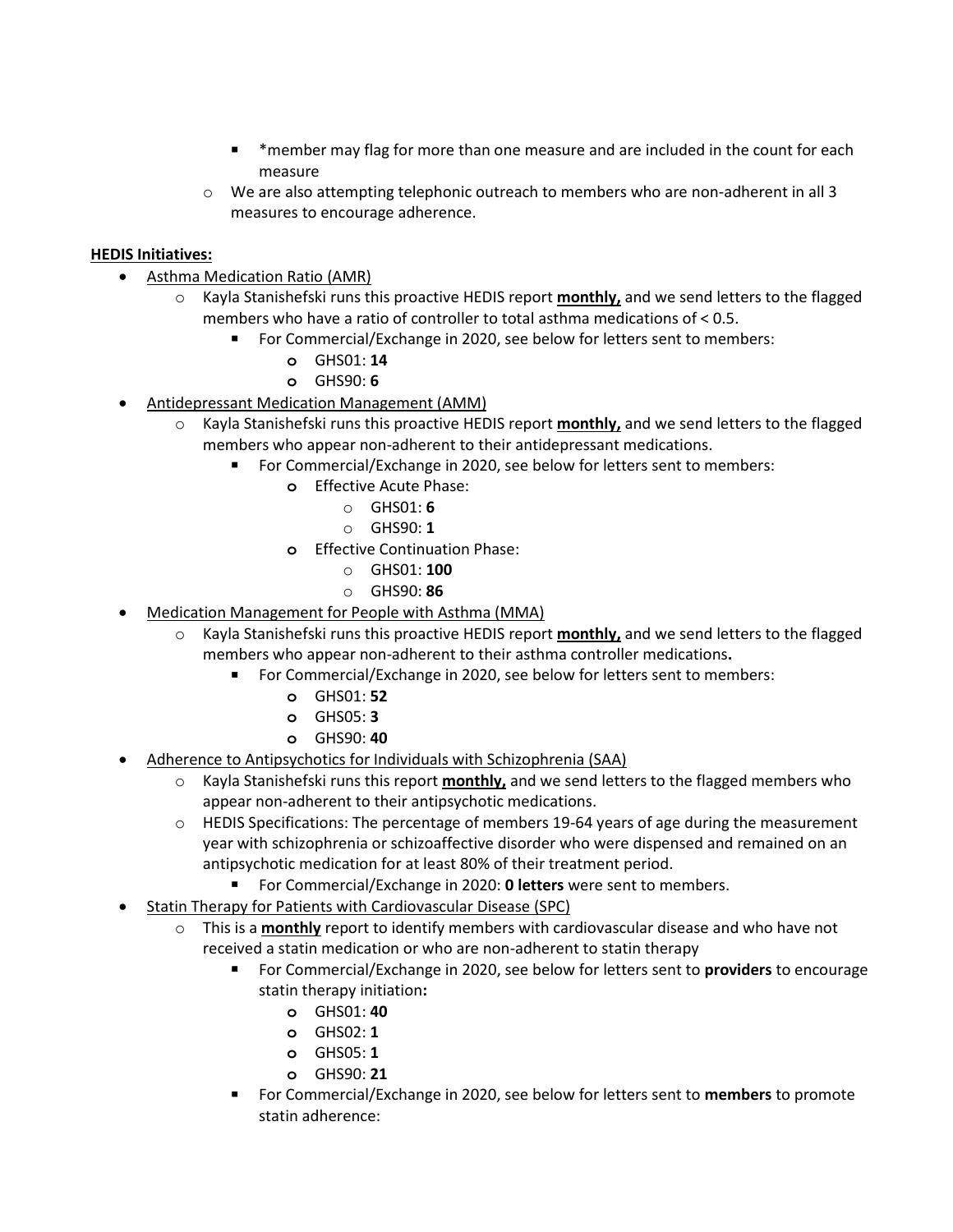- **o** GHS01: **25**
- **o** GHS90: **10**
- Statin Therapy for Patients with Diabetes (SPD)
	- o This is a **monthly** report to identify members with cardiovascular disease and who have not received a statin medication or who are non-adherent to statin therapy
		- For Commercial/Exchange in 2020, see below for letters sent to **providers** to encourage statin therapy initiation**:**
			- **o** GHS01: **481**
				- **o** GHS05: **2**
				- **o** GHS90: **208**
		- For Commercial/Exchange in 2020, see below for letters sent to **members** to promote statin adherence:
			- **o** GHS01: **88**
			- **o** GHS05: **17**
			- **o** GHS25: **1**
			- **o** GHS90: **42**
			- **o** GT023: **1**
			- **o** GT036: **1**
			- **o** GT038: **1**
			- **o** GT039: **1**
			- **o** GT045: **1**
			- **o** GT046: **2**
			- **o** GT062: **7**
			- **o** GT065: **2**
			- **o** GT089: **1**
			- **o** GT095: **12**
			- **o** GT230: **1**
			- **o** GT400: **21**
- Persistence of Beta-Blocker Treatment After a Heart Attack (PBH)
	- o This is a **monthly** report to identify members with a diagnosis of AMI who received beta-blocker treatment for 6 months after discharge and who are non-adherent to beta-blocker therapy
		- For Commercial/Exchange in 2020, **0 letters** were sent to members.

### **Completed**

- Commercial/Exchange DUR/FWA Program Fliers
	- o Last updated 08/2020 next update 02/2021
- Current Provider Letters
	- Congestive Heart Failure DUE
	- Coronary Artery Disease DUE
	- Statin Use in Persons with Diabetes DUE
	- Asthma Med Ratio DUE
	- Opioid Overutilization
	- Severity Report
	- Duplicate Anticoagulant Report
	- Statin Therapy for Patients with Cardiovascular Disease (SPC)
	- Statin Therapy for Patients with Diabetes (SPD)